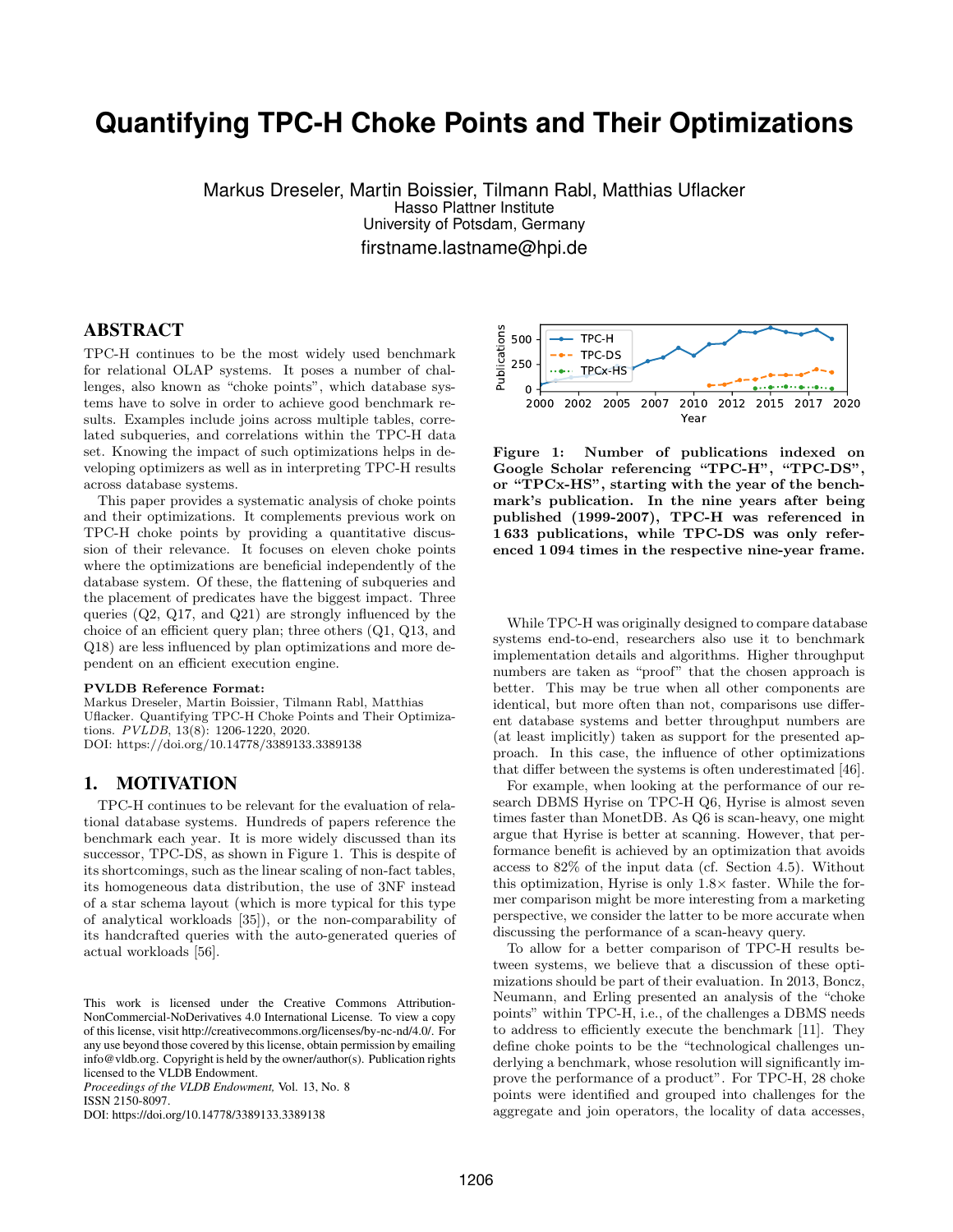the evaluation of expressions, the handling of correlated subqueries, and the parallel execution of the benchmarks.

Their work serves as an excellent reference when describing the different optimizations made in a given DBMS. While the choke points were described in great detail, no benchmark numbers were given, making it difficult to estimate their impact. This paper provides such a quantitative evaluation. For new database systems, this knowledge helps in deciding which choke points to focus on first. While a fullfledged commercial DBMS cannot forgo any of these optimizations, developers of purpose-built research systems often have to focus their resources. Knowing the relevance of different optimizations enables a more educated prioritization. Furthermore, when comparing different systems, knowing how much an optimization or the lack thereof affects the final results helps in comparing the systems. Finally, a quantification of the choke points enables benchmark designers to compare their relevance to real-world workloads and adapt the benchmarks accordingly.

With this paper, we make the following contributions: (1) For eleven choke points, we provide analyses of their impact. We focus on choke points that optimize the query plan on a logical level and, as such, can be studied mostly independently of the execution engine and the scheduling model. The analyses show that three choke points have an impact of one order of magnitude or more for affected queries while for two others even the biggest impact is  $25\%$  or less. (2) We share our experiences when implementing these optimizations and provide pointers into open-source code both as a reference for their implementation and to enable the reproduction of our results. (3) We describe optimizations that have not yet been listed as TPC-H choke points, namely semi join reductions and between compositions.

This paper is organized as follows: In Section [2,](#page-1-0) we classify the choke points depending on which step of the query execution is affected. Our experimental setup is described in Section [3,](#page-1-1) where we describe Hyrise as the DBMS being used in this evaluation, compare its performance to other database systems, and describe the methodology with which we isolate and evaluate the choke points. The evaluation is split into Section [4,](#page-3-0) which covers the choke points that affect the structure of the query plan, and Section [5,](#page-8-0) where logical choke points within the operators are covered. In Section [6,](#page-9-0) we compare the relative impact of all choke points and share our learnings from implementing the related optimizations. Related work covering the areas of TPC-H optimizations and benchmarks outside of TPC-H is discussed in Section [7.](#page-10-0)

# <span id="page-1-0"></span>2. CHOKE POINT CATEGORIZATION

We group the choke points into three categories: First, plan-level choke points affect the cardinalities of the intermediary tables early on. This includes join ordering, predicate pushdown and ordering, as well as the flattening of subqueries. The cardinality reductions achieved by these optimizations are on the logical/relational level.

Second, logical operator choke points are those that affect the plan on the level of a single operator. While the input and output cardinalities of the operator remain unchanged, its logical efficiency is improved. An optimization in this group is to remove group-by columns that are functionally dependent on other group-by columns. Doing so reduces the logical complexity of the aggregate.

Finally, for implementation-specific choke points, the query plan is unchanged, but the physical efficiency of operators is improved. An example of this is to add bloom filters to joins or to replace the regular expressions used for LIKE expressions with a more efficient Boyer-Moore matcher.

We focus on the logical optimizations, i.e., the first two groups, as these are more comparable across database systems. Hyrise also addresses choke points on the operator level and uses optimizations such as SIMD, compressed execution, and bloom filters. These are enabled throughout all experiments but not discussed in this paper.

All systems profit from accessing fewer tuples, independently of whether the system is row- or column-oriented, inmemory or disk-based. For columnar in-memory systems, the absolute numbers are expected to be similar to ours. In the case of disk- and row-based systems, optimizations at the early stages of a plan, such as physical access avoidance, that reduce the number of tuples read from disk, are expected to have a bigger impact.

Our grouping differs from that used in Boncz et al. in that we use the scope of the choke point (plan-level or operatorlevel) and the difference between logical or physical optimizations as the primary criteria, while they group their choke points by the affected operator(s). A mapping between the choke point categorizations is given in Table [3.](#page-10-1)

## <span id="page-1-1"></span>3. EXPERIMENTAL SETUP

Our evaluation is based on the research DBMS Hyrise [\[17\]](#page-12-1). We chose this system because we are deeply familiar with it and know where to turn off specific optimizations as well as how doing so affects other components. As such, it allows us to perform more in-depth analyses than a high-level comparison of different database systems would. In this section, we give an introduction to the architecture of Hyrise, limited to the key points that become relevant in the remainder of the paper. For a more detailed explanation of Hyrise, we refer to our previous work [\[17\]](#page-12-1). We then benchmark Hyrise against other in-memory database systems. We show that the baseline performance is comparable, which gives us the confidence that the choke point analyses are not weakened by fundamental performance bottlenecks. Finally, we describe the methodology with which the choke points are evaluated.

### 3.1 Characterization of Hyrise

 $Hyrise<sup>1</sup>$  $Hyrise<sup>1</sup>$  $Hyrise<sup>1</sup>$  is a columnar in-memory DBMS that serves as a platform for research projects [\[6,](#page-12-2) [22,](#page-12-3) [50\]](#page-13-2) in the area of enterprise data management. One of the common goals of these is to evaluate new concepts in an actual DBMS. As such, we are spending significant time building a system that can execute both the most common benchmarks as well as enterprise workloads [\[7\]](#page-12-4). We do not rely on hand-optimized query plans tailored to TPC-H, but make sure that the optimizations presented here also apply outside of TPC-H.

Tables are horizontally partitioned into chunks that hold 100 000 rows. We have experimentally determined this number to be efficient for TPC-H [\[17\]](#page-12-1). Chunks serve as a unit for parallelization, compression, and have their own statistics. In that, the best comparison would be to HyPer's morsels [\[28\]](#page-13-3), which are also partitions of the table data based on the number of rows and are used for dynamic placement and parallelization. Interestingly, the optimal size for

<span id="page-1-2"></span> ${}^{1}$ C++ code at <https://github.com/hyrise/hyrise>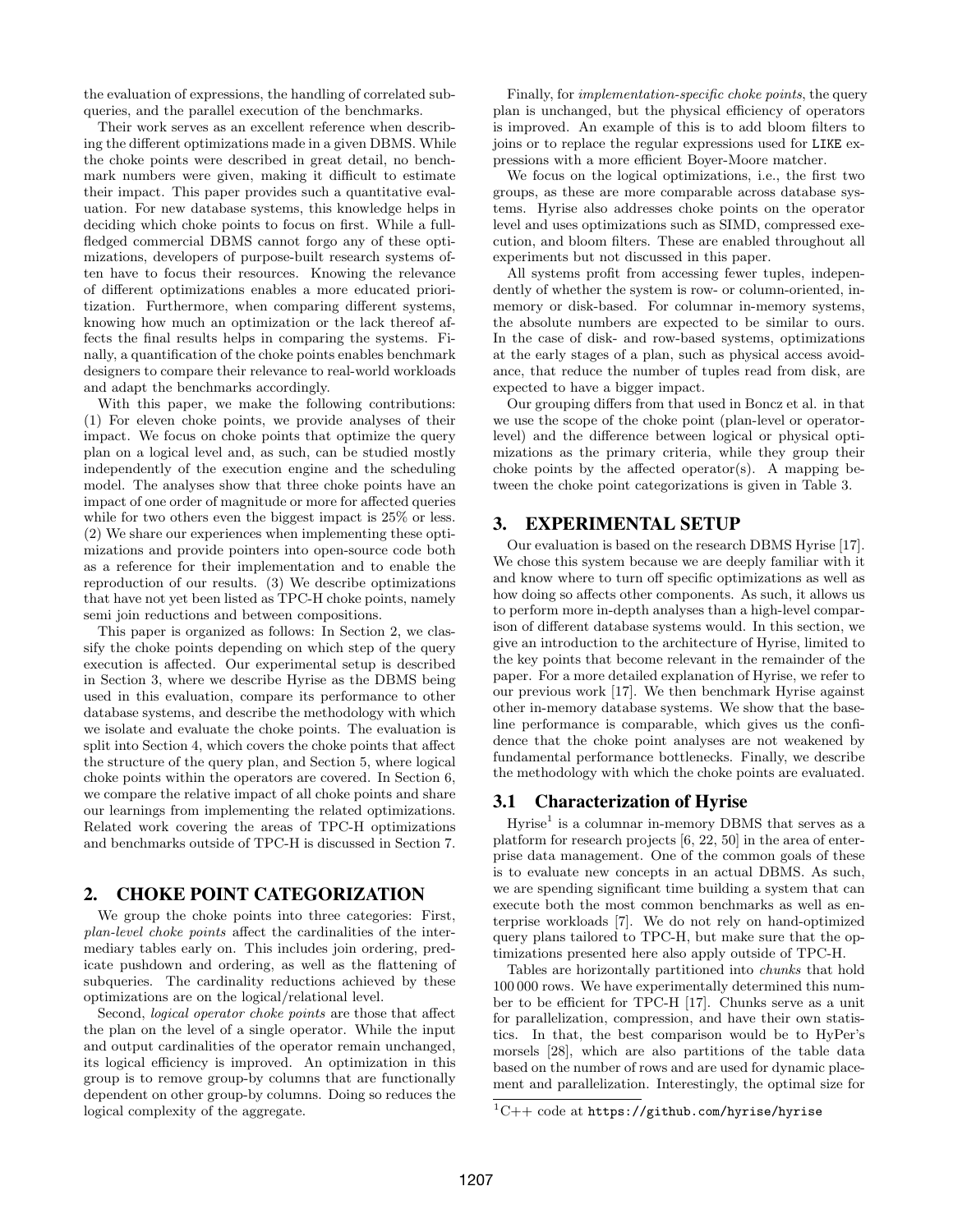morsels was also determined to be 100 000. In Hyrise, a chunk holds one segment per column of the table. As a result, all tables are stored in a column-oriented fashion. These segments can be compressed using the dictionary, runlength, LZ4, and frame of reference compression schemes. In this paper, dictionary encoding is used.

The translation from SQL to operator plans follows a common pattern: SQL strings are parsed using our flex/bison-based SQL parser<sup>[2](#page-2-0)</sup>. The parsing result is translated into a logical query plan (LQP), which is then transformed by the optimizer. Next, the LQP is translated into a physical query plan (PQP), which contains the actual operators.

Optimizations convert the LQP from one consistent state into a more efficient one. Some optimizations are exclusively rule-based, such as the one-time calculation of constant arithmetic expressions. Others are cardinality-based, such as the join ordering algorithm. For this, histograms with bins of equal distinct counts (on a table level) and MinMax filters (on a chunk level, cf. [\[31\]](#page-13-4)) are used.

Operators are executed one table at a time. With the exception of aggregates and projections, they produce position lists, which are indirections into the original table [\[1\]](#page-12-5). We will shortly discuss the operators that are most relevant for TPC-H: Table scans are vectorized using AVX-512 for a faster generation of the resulting position lists. Projections calculate results by interpreting the expression tree on materialized inputs. For joins, Hyrise uses a single-pass radix-partitioned hash join (cf. [\[10\]](#page-12-6)). While a sort-merge based join operator exists, the implementation of the hash join is more efficient. The sort operator uses a stable sort algorithm and does multiple passes for sorting a table on multiple columns. Similar to the join, the evaluations in this paper use only a hash-based aggregate operator. Finally, Hyrise follows the insert-only principle where rows are never updated, only invalidated and re-inserted with new values. The MVCC validate operator is responsible for removing rows that are invisible to the current transaction [\[51,](#page-13-5) [57\]](#page-14-1).

The relative cost of these operators is visualized in Figure [2.](#page-2-1) For each query, the time spent in the respective operator is tracked and plotted as a percentage of the entire execution time. Operators that take less than 1% of the

<span id="page-2-0"></span> $^{2}$ <https://github.com/hyrise/sql-parser>



<span id="page-2-1"></span>Figure 2: Relative time spent in the different operators. UnionPositions is an operator that unifies the results from disjunctive predicates. The table scan is over-represented in Q11 and Q22, as it includes the cost of evaluating a subquery that was intentionally not flattened.

queries' execution time are excluded. This hides five operators that do not contribute significantly to the run time. For this reason, not all bars add up to 100%. The right-most bar represents the arithmetic mean of their relative costs across all executions, meaning that all queries are weighted the same, independently of their absolute execution time.

### 3.2 Preliminary Evaluation

In this paper, we aim at neutrally evaluating the benefits and drawbacks of certain TPC-H optimizations. At the same time, we believe that this evaluation is only meaningful if the test system has a reasonable baseline performance. For Figure [3,](#page-3-1) we compared Hyrise to four other systems. DuckDB [\[47\]](#page-13-6), MonetDB [\[9\]](#page-12-7) and Umbra [\[38\]](#page-13-7) were evaluated on our own hardware. The numbers for HyPer [\[25\]](#page-12-8), which is not open-source, were taken from the Flare paper [\[19\]](#page-12-9), but were measured on comparable hardware. Umbra, the SSD-enabled "evolution of HyPer", was benchmarked using a pre-release prototype and the included TPC-H demo script. The benchmarks on MonetDB were executed using their provided tpch-scripts<sup>[3](#page-2-2)</sup>. For DuckDB, we used the included benchmark, which was slightly modified to allow for a scale factor of 10. These systems were chosen not as direct competitors but because of their active development, the variety of chosen approaches, and the ease of obtaining TPC-H numbers. Single-threaded execution is not the default mode for most systems and these results cannot be used to establish a ranking.

The partition pruning (cf. Section [4.5\)](#page-5-0) in Hyrise allows it to skip more than 80% of the data in Q6 and Q20, making it the fastest DBMS for those queries. On the other hand, the hash-based aggregate operator in Hyrise is relatively slow, leading to the worst result across all systems in Q1 and Q18.

#### 3.3 Methodology

For all choke points, we modified Hyrise and removed the optimizations in question. Depending on the choke point, this was achieved by removing a plan optimization or removing optimizing code within an operator. We have then re-executed the benchmark. The throughput difference between the binaries with and without optimizations is reported as the optimization's benefit. Optimizations that were unrelated to the choke point were left in place. In some cases, optimizations are dependent on each other and the lack of one optimization might make a different optimization cause performance regressions. In these cases, we temporarily disabled the following optimizations, too.

For the aforementioned groups of choke points, the impact of cardinality-reducing optimizations is independent of the degree of parallelism. For example, the cardinality-reducing effects of a join ordering algorithm are independent of the number of threads and the effort required of the join will be the same. However, parallelism introduces a number of additional influence factors: The hardware (more specifically, the number of CPU cores and the NUMA layout) becomes more important, the number of parallel query streams either favors inter- or intra-query parallelism, and orthogonal optimizations such as scan and join sharing [\[24\]](#page-12-10) become relevant. In the interest of an in-depth discussion of the selected choke points, these dimensions are excluded from the scope of this paper. We thus limit the evaluation to choke points that apply to single- and multi-threaded executions alike.

<span id="page-2-2"></span> $^3$ <https://github.com/MonetDBSolutions/tpch-scripts>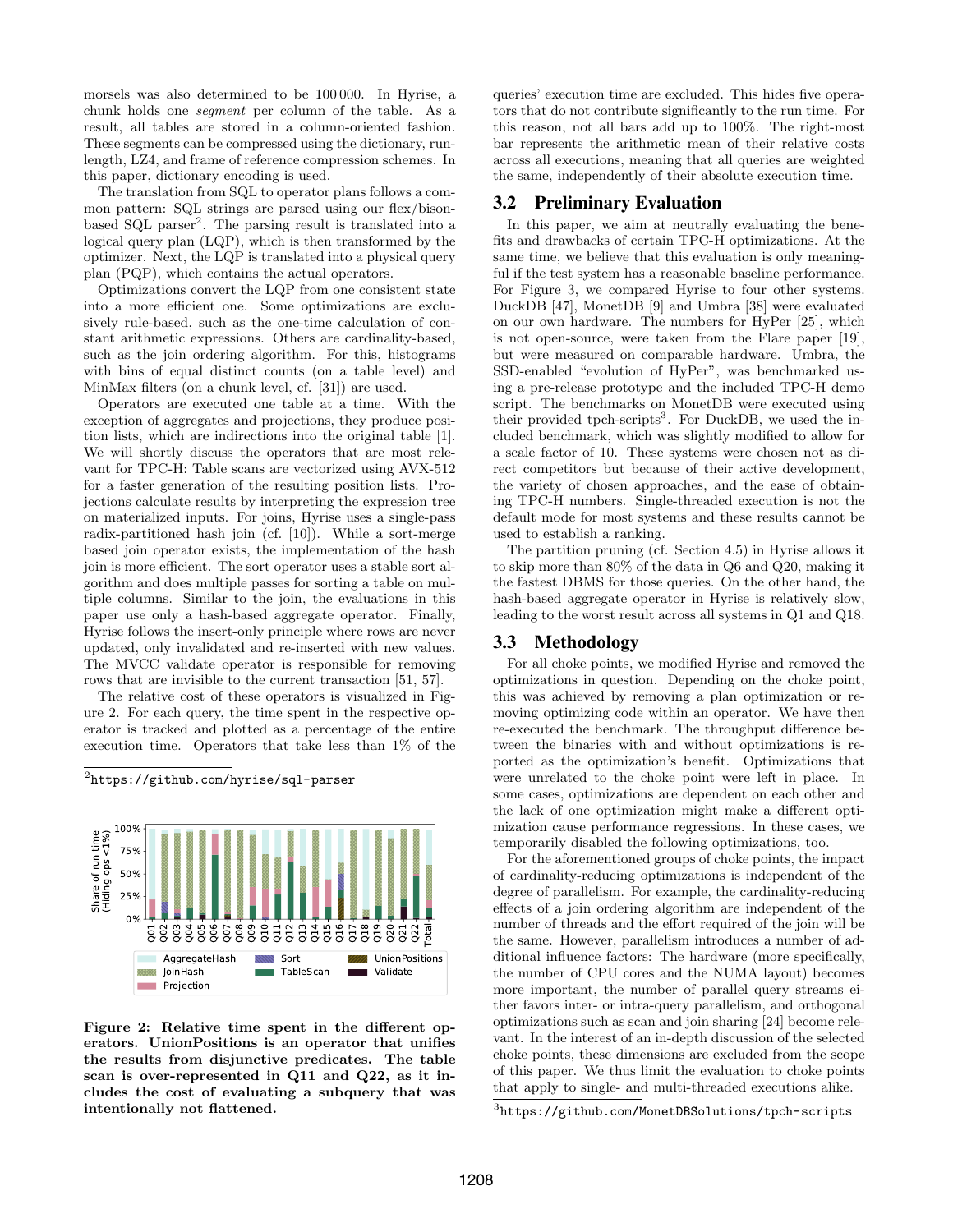

<span id="page-3-1"></span>Figure 3: TPC-H query execution time in milliseconds compared across different database systems. Singlethreaded, SF 10. For HyPer, which is not available publicly, numbers are taken from Essertel et al. [\[19\]](#page-12-9). Umbra, MonetDB, DuckDB, and Hyrise were measured using TPC-H benchmark facilities as provided by their respective authors on hardware that is comparable to that used for the HyPer benchmarks.

The system used is a 2017 Fujitsu Primergy RX4770 M4 with four Xeon 8180 CPUs (2.5 GHz base, 3.8 GHz turbo, 28 physical cores). Benchmarks were bound to a single node using numactl -N 0 -m 0. Each NUMA node has 512 GB of DDR4-2666 memory, distributed over 8 DIMMs. This results in a combined read/write throughput of 20 553.32 MB/s for a single core and a 2:1 read/write ratio. Hyrise was compiled with GCC  $9.2^4$  $9.2^4$  and  $-03$  -march=native.

TPC-H was executed using the hyriseBenchmarkTPCH binary, which automatically generates the data and the queries, executes the benchmark, and stores the results. To measure the impact of optimizations on individual queries, the queries were executed for 60 seconds each, after which the last run was allowed to finish. We report how the number of queries executed in that time frame has changed as a result of the optimization. The used scale factor was 10. For larger scale factors, disabling optimizations such as subquery flattening or predicate pushdown results in execution times of more than an hour for a single execution of a single query.

In Hyrise, the discussed optimizations have to be disabled in the source code. For each experiment, patch files were applied to the Hyrise source code. These are provided as a starting point for reproduction and exploring the opti-mizations' implementation<sup>[5](#page-3-3)</sup>. Instructions for compilation, execution, and visualization are included.

# <span id="page-3-0"></span>4. PLAN-LEVEL CHOKE POINTS

The first group of choke points contains those that affect the entire query plan by reducing the cardinalities early on. These are beneficial for all systems, as an operator that has to work on fewer rows will be faster than one working on a high number of rows, even if the latter is better optimized. We start with the order of joins in the query plan, as changing this order is one of the most significant structural changes to the entire plan. Next, we look at the position and order of single-table predicates and show how pushing these further down the query plan improves performance.

After that, we discuss how clustering the data does not only help with executing these predicates faster, but also allows for entire partitions to be pruned, which reduces the cardinality of a table even before the first operator is executed. Next, we look at how the twelve queries that use subqueries can be reformulated to use a more efficient query plan. Finally, we look how reusing results across query plans and across query executions affects the TPC-H performance.

#### <span id="page-3-5"></span>4.1 Join Ordering

All but two queries (Qs 1 and 6) operate on multiple tables and most queries operate on three tables or more. In most cases, join predicates are not explicitly stated as t1 JOIN t2 ON ..., but implicitly as FROM t1, t2 WHERE t1.a = t2.a. The first responsibility of a join ordering algorithm is to match unpredicated cross joins and their predicates. Without this step, only seven of the 20 join queries, which would otherwise run in the scale of milliseconds, finish within a minute (Qs 4, 13, 15, 18, 20, 21, and 22). The other 14 queries are virtually unexecutable. As such, we do not consider join predicate matching an optimization, but an indispensable feature. It is not part of our evaluation.

The second responsibility of the join ordering algorithm is to determine the order in which tables are joined. Both steps can be handled by a join ordering algorithm that transforms the LQP to a join graph [\[42\]](#page-13-8), performs the join ordering on that graph, and rebuilds an optimized LQP.

For the experiment in Figure [4,](#page-3-4) three join orders are compared. The baseline is the join order as defined by the SQL query. The two bars show the improvement of the dynamic



<span id="page-3-4"></span>Figure 4: Benefit of (1) DPccp and (2) greedy join ordering compared to the order as defined in the original SQL queries. Queries with a change  $\langle 10\%$ are omitted in this and following graphs.

<span id="page-3-2"></span><sup>&</sup>lt;sup>4</sup>For Hyrise, GCC performs consistently better than clang; GCC 9.2 binaries have a TPC-H throughput that is 11% higher than that of clang 9.

<span id="page-3-3"></span><sup>5</sup> [https://github.com/hyrise/tpch\\_paper](https://github.com/hyrise/tpch_paper)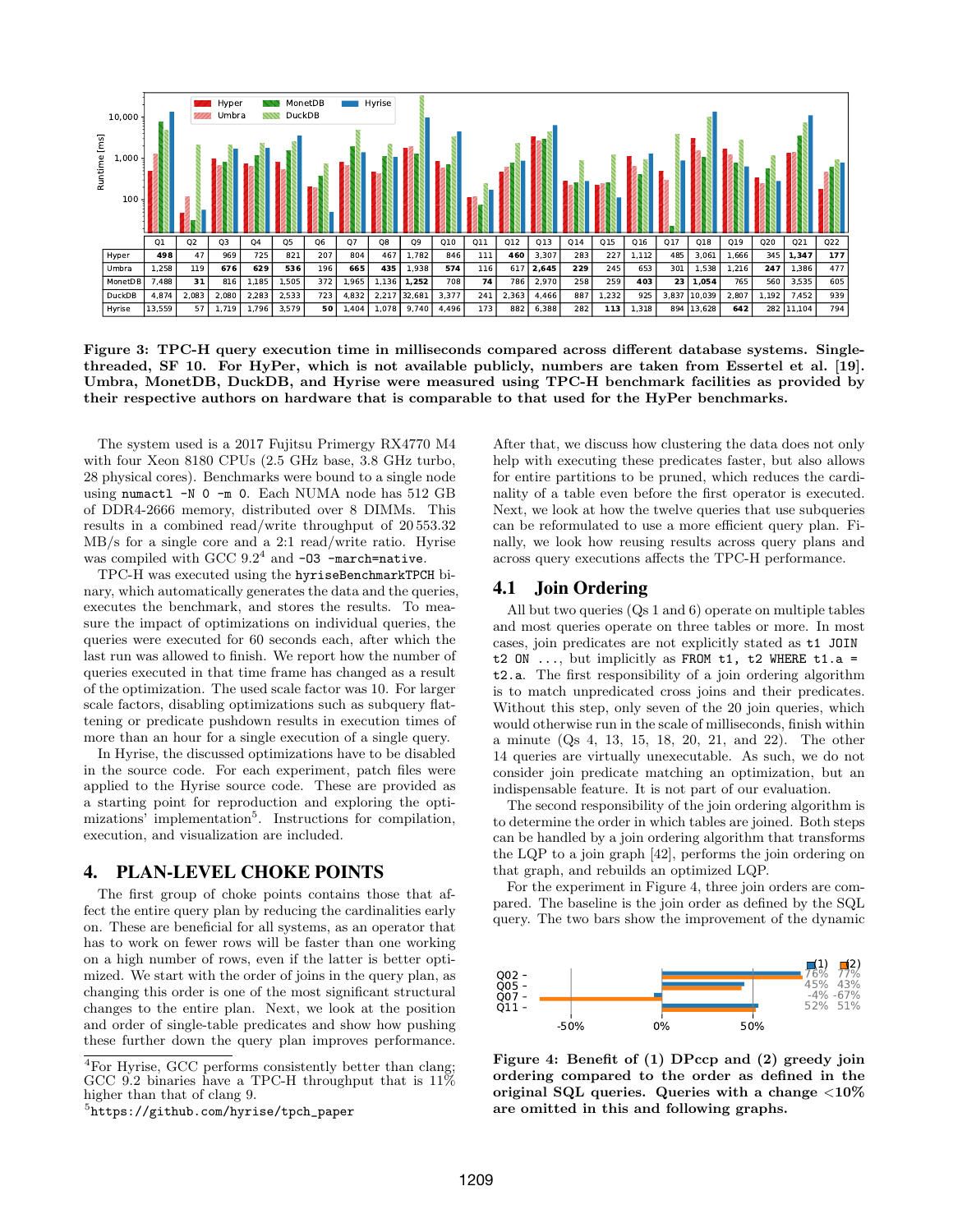programming-based DPccp [\[32\]](#page-13-9) and a bottom-up greedy join ordering algorithm [\[20\]](#page-12-11). Three queries (Qs 2, 5, and 11) are improved significantly. Q7 is the only query where DPccp and the greedy algorithm produce a different join order. The greedy algorithm joins the unfiltered customers and orders table, destroying the join order that was initially optimal. DPccp first reduces the size of the customers table by joining it with the nation table and reducing the list of customers to those from the two queried nations. This is equivalent to the initial order; the performance hit of 4% is thus caused by the cost of join ordering itself.

Neumann et al. found that the difference between the worst and best execution time of Q5 is more than a factor of 100 [\[37\]](#page-13-10). When executing Q5 with an inverse-greedy join ordering (i.e., picking the two biggest tables first), Hyrise ran out of memory, as it did for Q7. As such, we can validate this finding. All other queries were not affected as significantly.

While some workloads, such as TPC-DS, require sophisticated join ordering algorithms and complex statistics, we find that a greedy join ordering algorithm and very simple (min/max/count/distinct count) statistics are sufficient for all but Q7. For implementors in the early phase of development, we thus suggest to focus the development effort on other optimizations before starting to implement more complex join ordering algorithms such as DPccp.

## <span id="page-4-3"></span>4.2 Predicate Pushdown and Ordering

A primary goal of query optimization is to reduce cardinalities as early as possible. The easiest way to achieve this is to execute the most selective predicates first. This consists of two steps that operate on a plan where conjunctive predicates have already been separated: First, Predicate Pushdown moves predicates past joins, aggregates, and projections. Hyrise uses a recursive implementation, which starts at the top of the LQP, removes predicates from the query plan as they are encountered and re-inserts them once they cannot be pushed any further. Second, for Predicate Ordering, multiple predicates that share a common final position are reordered with regards to their selectivity so that the most restrictive predicate is executed first. To estimate these costs, Hyrise uses the columns' histograms. More sophisticated algorithms might also take the execution time of the predicate itself into account, which might be affected by the data type of the scanned column, the length of string columns, or the column's compression method.

While database systems that compile multiple successive predicates on different columns into a single operator do not need to materialize their intermediary results [\[18\]](#page-12-12), they still benefit from evaluating the most restrictive predicate first. This is because they can use short-circuit evaluation and skip the load of the values from the other columns.

For Figure [5,](#page-4-0) the baseline is a query plan where all predicates are executed at their original position in the SQL query. Joins operate on unfiltered tables and aggregates calculate groups that are later excluded from the result. Subqueries are flattened (Section [4.7\)](#page-6-0) but not reordered. The first bar shows the effect of predicate pushdown, the second bar that of both predicate pushdown and reordering.

Most queries profit from a better predicate placement. In extreme cases, predicate pushdown reduces cardinalities by orders of magnitude. In Q14, the predicate on l\_shipdate removes more than 98% of the rows in the lineitem table, which is then joined with the unfiltered part table.



<span id="page-4-0"></span>Figure 5: Benefits of (1) Predicate Pushdown and (2) Predicate Ordering.

For TPC-H, predicate pushdown can be done entirely rulebased, without any statistics being required. As such, it is among the first optimizations that should be implemented.

#### <span id="page-4-4"></span>4.3 Between Composition

In Q19, a range predicate on l\_quantity is expressed using  $>=$  and  $\le$  predicates. Qs 4, 5, 6, 10, 12, 14, and 15 filter by a date range using >= and < predicates. This is unavoidable as SQL only supports inclusive between predicates. Identifying these cases and rewriting them into left- or right-exclusive between predicates helps with optimization. For example,  $o$ \_orderdate >= '[DATE]' AND  $o$ \_orderdate  $\langle \cdot \rangle$  [DATE]  $\langle \cdot + \cdot \rangle$  year in Q5 can be rewritten into [date , date + 1 year) (left inclusive, right exclusive).



<span id="page-4-1"></span>Figure 6: Qs 14 and 15 profit from rewriting lower and upper bounds into a single range predicate.

The DBMS can benefit from this optimization in two ways. First, for database systems that produce intermediary results after each operator, this step can be avoided if one operator is executed instead of two. Second, the combined predicate will likely be more restrictive than the two individual predicates. As such, it will be placed lower in the query plan, reducing the cardinality earlier.

Figure [6](#page-4-1) shows that only Qs 14 and 15 profit noticeably. In the other queries, the between predicate comes too late in the query plan to still make a noticeable difference.

#### <span id="page-4-2"></span>4.4 Join-Dependent Predicate Duplication

Two queries, Q7 and Q19, include predicates that operate on multiple tables without being a join predicate. In Q17, (n1.name = 'NATION1' AND n2.name = 'NATION2')OR (n1.name = 'NATION2' AND n2.name = 'NATION1') uses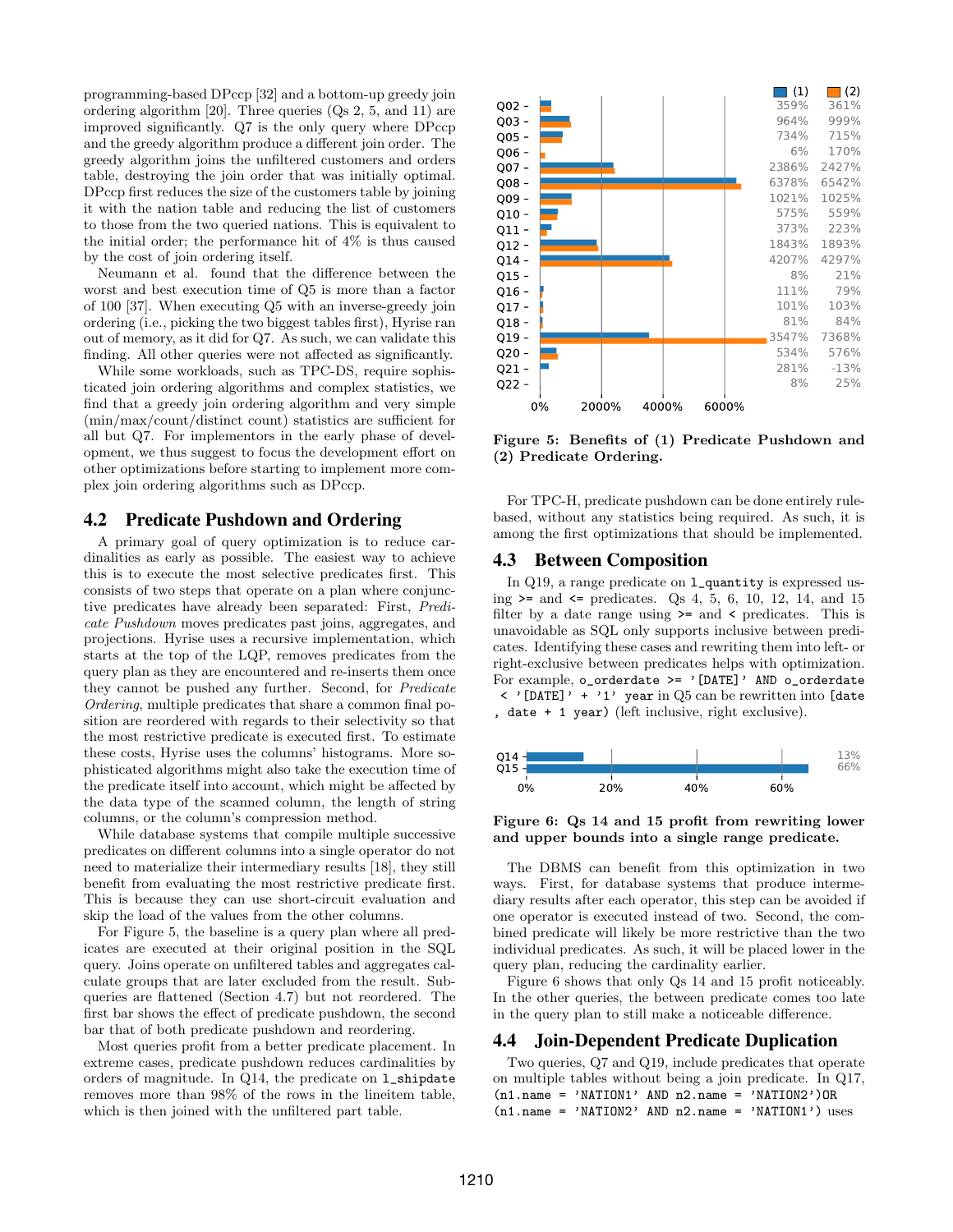n1 and n2 and thus cannot be pushed below the join. This means that the join is first performed on all input rows even though only rows that belong to two of 25 nations can qualify. By extracting the condition n\_name = 'NATION1' OR n\_name = 'NATION2' and adding it to both inputs of the join, the input cardinality, and thus, the cost of the join can be reduced. This is not a predicate pushdown as the original predicate is still needed after the join to reject tuples where both nation names are identical. Figure [7](#page-5-1) shows the results of this optimization for both affected queries.



<span id="page-5-1"></span>Figure 7: In Qs 7 and 19, additional predicates should be created to filter input tables before they reach the join.

It makes sense to make this optimization part of the predicate pushdown, even if it does not actually perform a pushdown. This is so that (a) predicates that cannot be pushed down below a join can be identified together with the corresponding join and (b) the newly created, additional predicates can be part of the pushdown on the join's input sides.

## <span id="page-5-0"></span>4.5 Physical Locality

The lineitem table is filtered by its l\_shipdate attribute in seven out of 22 queries, more than on any other attribute. Similarly, the orders table is filtered on the o\_orderdate attribute in five queries. Clustering the tables on these attributes enables the scan to use a binary search instead of a linear search, reducing the logical cost of the scan. At the same time, the clustering can be used to reduce the cardinality even before the scan: Ranges of the tables where no tuple qualifies can be identified and skipped entirely. This can be based on partition criteria, range-based statistics (e.g., small materialized aggregates [\[31\]](#page-13-4), zone maps [\[58\]](#page-14-2)), or, in the case of Hyrise, MinMax statistics on the chunk level. 1\_shipdate contains values within an 83-month frame. For Q6, which selects line items that were shipped within a twelve-month frame, clustering allows to exclude up to 85% of the data without touching a single row.

For Figure [8,](#page-5-2) the data as generated by tpch-dbgen serves as the baseline. Three comparative benchmarks were executed. First, the lineitem and orders tables were shuffled, making sure that not even the default order can be exploited. Second, the tables were clustered by 1\_shipdate and o\_orderdate, but the DBMS could not exploit this information, meaning that partition pruning and early exits in operators were disabled. Third, the same clustering was used and the DBMS was allowed to use partition pruning<sup>[6](#page-5-3)</sup>.

Compared to the original order, shuffling the data (first bar) has a negative impact of 10% or more on twelve queries. This is because the data as generated by tpch-dbgen is not in a random order, but sorted by the primary key. This is beneficial for joins, as it either reduces the cost of the sort phase (for sort-based joins) or improves the physical locality (i.e., the number of DRAM cache hits) of the hash table lookups (for hash-based joins).



<span id="page-5-2"></span>Figure 8: Performance impact of different clustering attributes with and without access avoidance. The baseline uses the tables as generated by tpchdbgen. The tables lineitem and orders are (1) shuffled, (2) clustered by l\_shipdate and o\_orderdate without exposing that information to the DBMS, and (3) clustered with exposing the information, enabling access avoidance and sorted scans.

Clustering the data (second bar) without allowing the DBMS to make use of this fact has an ambivalent effect. Most notably, in Q18, the unfiltered group-by on l\_orderkey suffers from reduced physical access locality. On the other hand, queries that filter on  $1$ \_shipdate profit from the clustering even if it is not exposed to the DBMS. This is because of better CPU cache locality and a lower ratio of branch mispredictions [\[49\]](#page-13-11). Across all queries, the effects even out.

Once the DBMS is allowed to take the clustering into account (third bar), the benefits of physical locality and access avoidance outweigh the reduced join and aggregate performance. Excluding 85% of data in Q6 more than triples its throughput. This is especially notable as join and aggregate operations are the biggest cost factor for Hyrise when executing TPC-H (cf. Figure [2\)](#page-2-1).

When compared to similar evaluations [\[26,](#page-13-12) [30\]](#page-13-13), Hyrise spends less time on the scans (where partition pruning saves it from performing the actual scan) and projections, but disproportionately much on joins and aggregates. This is caused by the implementation of these operators materializing more data than necessary.

#### <span id="page-5-4"></span>4.6 Correlated Columns

Clustering the lineitem table on l\_shipdate does not only improve accesses on that column, but also helps in exploiting correlations between columns. For example, the values in l\_shipdate and l\_receiptdate are always apart by a maximum of 30 days. When the table is clustered by l\_shipdate, the first segment holds values from 1992-01-02 to 1992-04-08. Because of the relationship between the two columns, l\_receiptdate is now between 1992-01-04 and 1992-05-08 (which is the highest ship date plus 30 days).

<span id="page-5-3"></span><sup>&</sup>lt;sup>6</sup>In all cases, we exclude the detection of correlations, which will be described as the following choke point.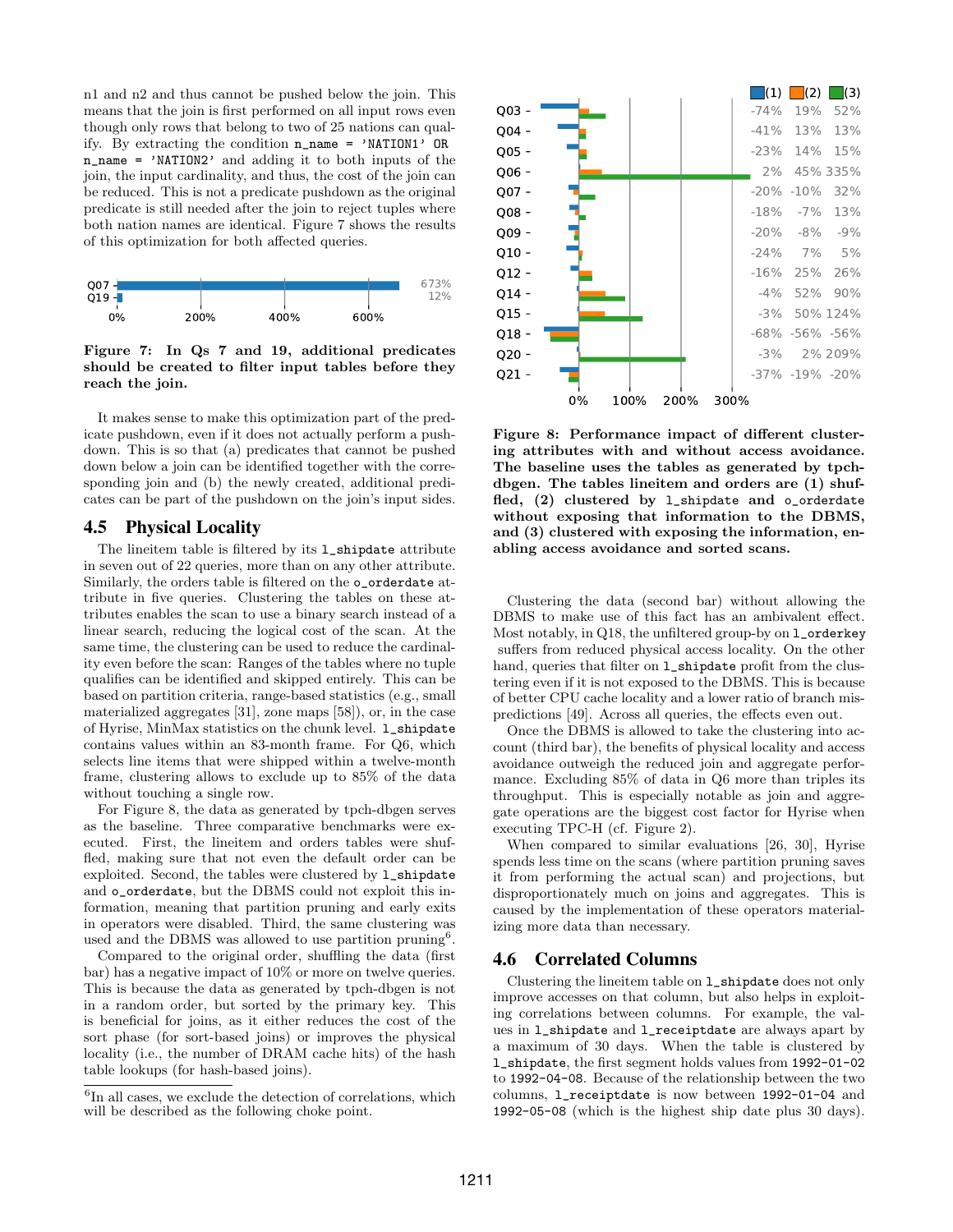

<span id="page-6-1"></span>Figure 9: Allowing the DBMS to exploit the correlation between a clustered and an unclustered column improves the performance of predicates on l\_receiptdate and l\_returnflag.

<span id="page-6-2"></span>Table 1: Pruning ratios based on a chunk size of 100 000 rows. Numbers vary slightly depending on the random query parameters.

| Q              | lineitem  | orders    | Q   | lineitem    | orders    | о   | lineitem   | orders                |  |
|----------------|-----------|-----------|-----|-------------|-----------|-----|------------|-----------------------|--|
|                | 3/600     | n/a       | 9   | 600<br>0/   | 0 / 150   | 17  | 0 / 600    | n/a                   |  |
| $\overline{2}$ | n/a       | n/a       | 10  | 300 / 600   | 143 / 150 | 18  | 0 / 600    | 150<br>$\theta$       |  |
| 3              | 277/600   | 76 / 150  | 11  | 0 / 600     | 150<br>0/ | 19  | 0 / 600    | n/a                   |  |
| 4              | 0/600     | 143 / 150 | 12  | 501 / 600   | 150<br>0/ | 20  | 508 / 600  | n/a                   |  |
| 5              | 0 / 600   | 126 / 150 | -13 | n/a         | n/a       | 21  | 600<br>0   | 150<br>71/            |  |
| 6              | 508 / 600 | n/a       | 14  | 600<br>591/ | n/a       | 22  | n/a        | $^{\prime}$ 150<br>0/ |  |
|                | 417 / 600 | 0/150     | 15  | 576/<br>600 | n/a       |     |            |                       |  |
| 8              | 0 / 600   | 104 / 150 | 16  | n/a         | n/a       | avg | 205<br>600 | 55/150                |  |

Scans that probe only for values outside of that range may skip the first chunk. Note that this is possible even though the table is not explicitly clustered by  $1$ <sub>receiptdate.</sub>

While the TPC-H specification prohibits giving that knowledge explicitly to the database, the DBMS is allowed to identify these correlations and exploit them. This enables the system to propagate pruning information from one column to another. In Hyrise, this information is retrieved from the respective segment's MinMax statistics.

An additional correlation exists between l\_shipdate and l\_returnflag. The return flag is defined to be randomly 'R' or 'A' if  $1$ \_receiptdate <= '1995-06-17' and 'N' otherwise. As the range of potential receipt dates is correlated with the range of ship dates within a chunk, this means that for chunks where l\_shipdate > '1995-06-18', a search for  $l$ <sub>returnflag</sub> = 'R' will return no results. The effect of this can be seen in Q10, where accesses to half of the lineitem table can be avoided. The columns o\_orderstatus and l\_linestatus are correlated with the clustered date columns, but not used by the queries in a way where the DBMS can profit from this correlation.

We have shown the benefits of clustering and access avoidance in Section [4.5.](#page-5-0) For the previous choke point, we have explicitly prohibited the DBMS from exploiting pruning information on columns without an explicit clustering. Figure [9](#page-6-1) shows that removing this restriction has a notable positive impact on Q10 (which filters on l\_returnflag) and Q12 (which filters on l\_receiptdate).

Summarizing the last two choke points, TPC-H is extremely amenable for range-based access avoidance. On average, when a query accesses the lineitem or orders table, a third of data in that table does not have to be accessed, see Table [1.](#page-6-2) These results match those found by Nica et al. [\[41\]](#page-13-14). This is a pattern that also occurs in real-world workloads. Naturally, the dates of orders and their shipping date will be increasing during the lifetime of the database and both transactional and analytical workloads tend to access recent data more frequently. We have witnessed this in the ERP system of a Global 2000 system [\[7\]](#page-12-4). SAP has even reported an improvement of 2 to 3 orders of magnitude reached by using partition pruning on a central finance system [\[41\]](#page-13-14).

Recently, it has been suggested that these correlations can also be exploited across joins [\[43\]](#page-13-15). After local partition pruning, the statistics of the pruned partitions can be used to create a new predicate over the join columns, which is then pushed across the join. The authors claim that for half of the queries, a third of all data accesses can be avoided.

From a benchmarking perspective, we question the missing correlation between the primary keys and the dates. For us, it seems plausible that orders are entered into the database roughly in the order of their order date. As such, auto-generated primary keys can reasonably be expected to be in increasing order, too. This would save benchmark implementors from having to choose between exploiting physical locality in the joins or in the predicates.

## <span id="page-6-0"></span>4.7 Flattening Subqueries

Six TPC-H queries use correlated subqueries (Qs 2, 4, 17, 20, 21, 22). The easiest way to implement these is to follow the semantics of this language construct: "Each  $\lt$ subquery $>$  in the  $\leq$  search condition $>$  is effectively executed for each row of T and the results used in the application of the  $\leq$ search condition $\geq$  to the given row of T. If any executed  $\langle$ subquery $\rangle$  contains an outer reference to a column of T, then the reference is to the value of that column in the given row of T." [\[2,](#page-12-13) page 7.6]. In fact, we found it helpful to implement this approach first and gradually work towards more effective query plans. One of the most common approaches to improve these subqueries is to remove the comparisons with outer values from the subquery, which causes the subquery to return a table containing the values for all instances of these outer values. This table is then joined onto the outer table using the previously removed predicates as the join conditions. Neumann et al. call this "Simple Unnesting" [\[39\]](#page-13-16). The approach applies to (NOT) IN and (NOT) EXISTS as well as scalar subqueries and differs only in the selection of the join predicate. Additionally, it can be used to flatten (NOT) IN expressions that operate on uncorrelated subqueries (cf. Section [5.2\)](#page-9-1).

An optimization that we recently became aware of and that is not yet implemented in Hyrise is the coalescence of different subquery types [\[4\]](#page-12-14), which would apply to Q21. Other subquery flattening approaches can cover additional quantifiers such as ALL queries [\[23\]](#page-12-15) or cases where the correlated attribute is not immediately available in the outer query [\[39\]](#page-13-16) but were not found to be necessary for TPC-H.

This is the choke point with the biggest impact. For six queries, it reduces the runtime by two orders of magnitude or more as shown in Figure [10.](#page-6-3) Qs 2, 17, and 20 profit from



<span id="page-6-3"></span>Figure 10: Flattening all correlated subqueries is one of the most important optimizations, as it keeps the DBMS from having to execute the subquery once per input row. Its impact is dependent on the cardinality of the outer relation.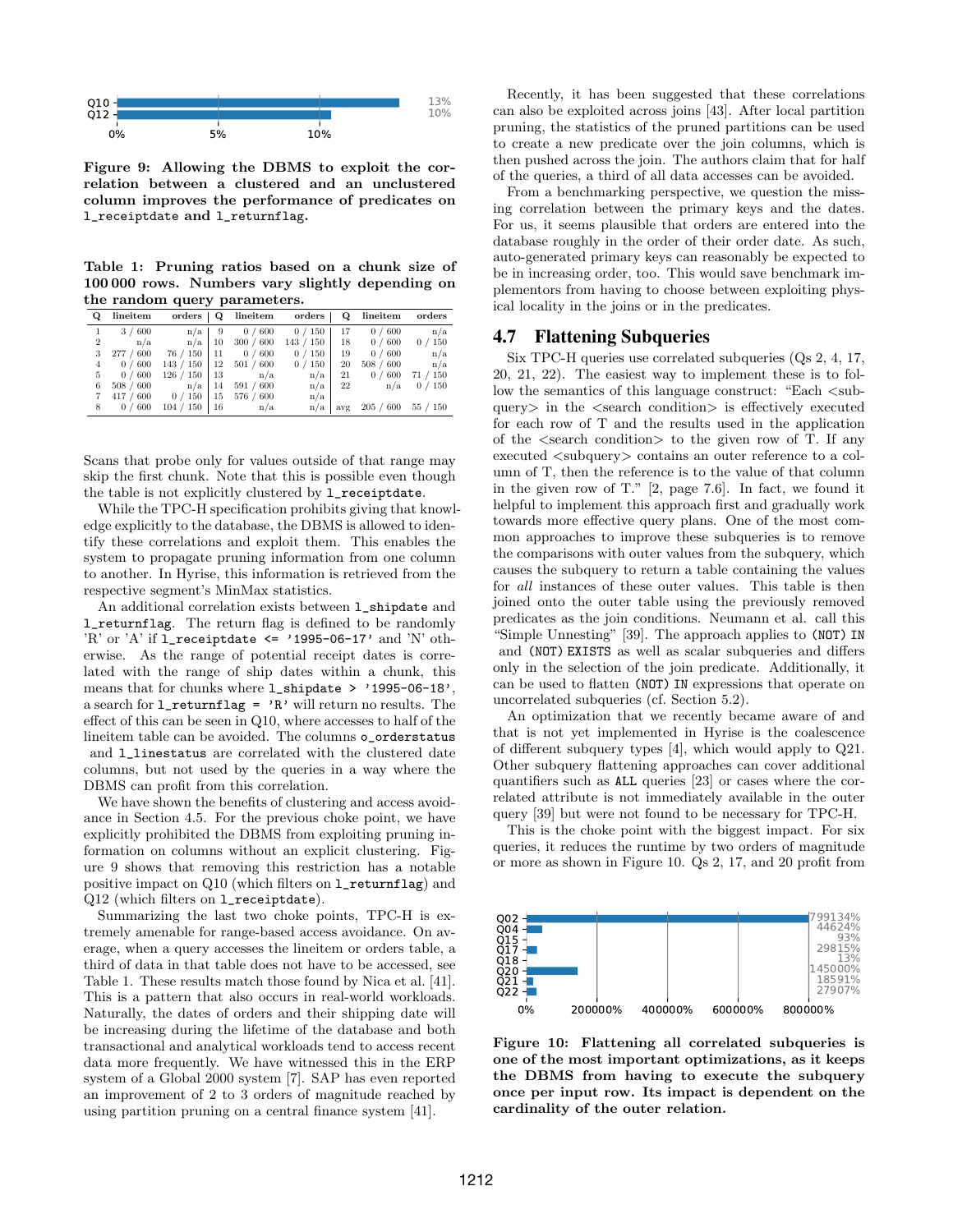correlated scalar subqueries being flattened while Qs 4, 21, and 22 use correlated (NOT) EXISTS subqueries. In Q18, the benefit comes from replacing an uncorrelated IN expression with a join. While Q15 does not have a correlated subquery, flattening the scalar subquery enables the optimizer to reuse subplans (cf. Section [4.9\)](#page-7-0).

## <span id="page-7-4"></span>4.8 Semi Join Reduction

Part of flattening the subqueries was to remove the correlated predicate from the subquery. In Q17, this means that 0.2 \* AVG(l\_quantity), which was previously calculated once for each of the part  $\times$  lineitem combinations that qualified on p\_brand and p\_container predicates, is now calculated on the entire lineitem table. Of the resulting rows, less than a percent is used.

The goal of the optimizer should be that the average quantity is calculated only for those partkeys that are relevant for the following join. For this, the Hyrise optimizer adds a semi join [\[5\]](#page-12-16) in front of the aggregate and removes all lineitem rows that will not find a join partner in the following join. This is visualized in Figure [11.](#page-7-1)

Stocket et al. describe these semi join reductions as follows: "[A]pply join predicates early in a plan in order to reduce the size of intermediate query results and, thus, reduce the cost of other operations. In other words, [...] apply the same join predicates twice or more often in a query plan" [\[54\]](#page-14-3). This plan-level optimization is orthogonal to join optimizations in the execution engine, such as bloom filters. We ran experiments that showed that the combination of semi join reductions and join bloom filters result in a better performance than the two approaches on their own. Bloom filters bring their own optimization challenges, such as choosing an appropriate accuracy, which are outside the scope of this paper.

In TPC-H, another use case can be found in Q4, which filters the lineitem table for rows where l\_commitdate < l\_receiptdate. This reduces its cardinality by less than 40%. It is then joined with the orders table, which was filtered on l\_orderdate. Less than 5% of the orders qualify. Adding a semi join reduction reduces the input to the predicate on the lineitem table accordingly.

Figure [12](#page-7-2) shows performance improvements for three queries when the tables used in the subquery are filtered based on external predicates (Qs 2, 17, and 20) as well as two queries where the cardinality is reduced by removing rows



<span id="page-7-1"></span>Figure 11: Comparison of the flattened query plan for Q17 without (left) and with (right) semi join reductions. The input cardinality for the aggregate operator is reduced by a factor of 1 000.



<span id="page-7-2"></span>Figure 12: Semi joins remove rows that will not find a join partner in a later join. Adding them improves five queries. If they are added to all joins (1), their selectivity is often insufficient to justify their cost. Selectively adding them based on cardinality estimations (2) improves the overall results.

that will not qualify for the following join (Qs 4 and 21). When the semi join reduction is applied indiscriminately (first bar), nine queries have performance regressions of 10% or more. When the decision on whether to add a semi join reduction is based on the input tables' cardinalities, this regression is fixed for six queries. The regression for the remaining queries is not a conceptional issue, but the result of suboptimal cardinality estimations.

Boncz et al. propose a different approach to reducing the cardinalities in the inner query: They propagate the pred-icates from the outer query into the subquery<sup>[7](#page-7-3)</sup>. For  $Q17$ , this requires adding the filtered part table into the subquery and joining it with lineitem before the aggregate is calculated. Similarly, in Q2, the filters on p\_size and p\_type can be propagated into the subquery. For the queries affected by their optimization, Qs 2, 17, and 20, we have manually rewritten the queries to reflect this second approach and confirmed that the performance is indistinguishable from that achieved when using semi join reductions.

We chose semi join reductions over predicate propagations for three reasons: First, semi join reductions only require the addition of a single join on a predicate that has already been identified when it was extracted from the subquery before. As such, we found this approach easier to implement than having to find predicate candidates and identifying joins that need to be duplicated. Second, semi join reductions can be estimated and pushed down similarly to a predicate and do not introduce new join ordering issues. Third, as seen for Q4, they can be applied outside of flattened subqueries, too. However, as seen in the benchmark, identifying cases where this is beneficial is not trivial.

## <span id="page-7-0"></span>4.9 Subplan Reuse

In four queries  $(Qs\ 2, 11, 15, 17, and 21)$ , the same intermediary result is used in the inner and outer query. For example, Q15 uses the revenue view (which contains the revenue per supplier for a given time frame) both to calculate the highest revenue achieved and to filter for the supplier(s)

<span id="page-7-3"></span><sup>7</sup>CP5.2: Moving Predicates into a Subquery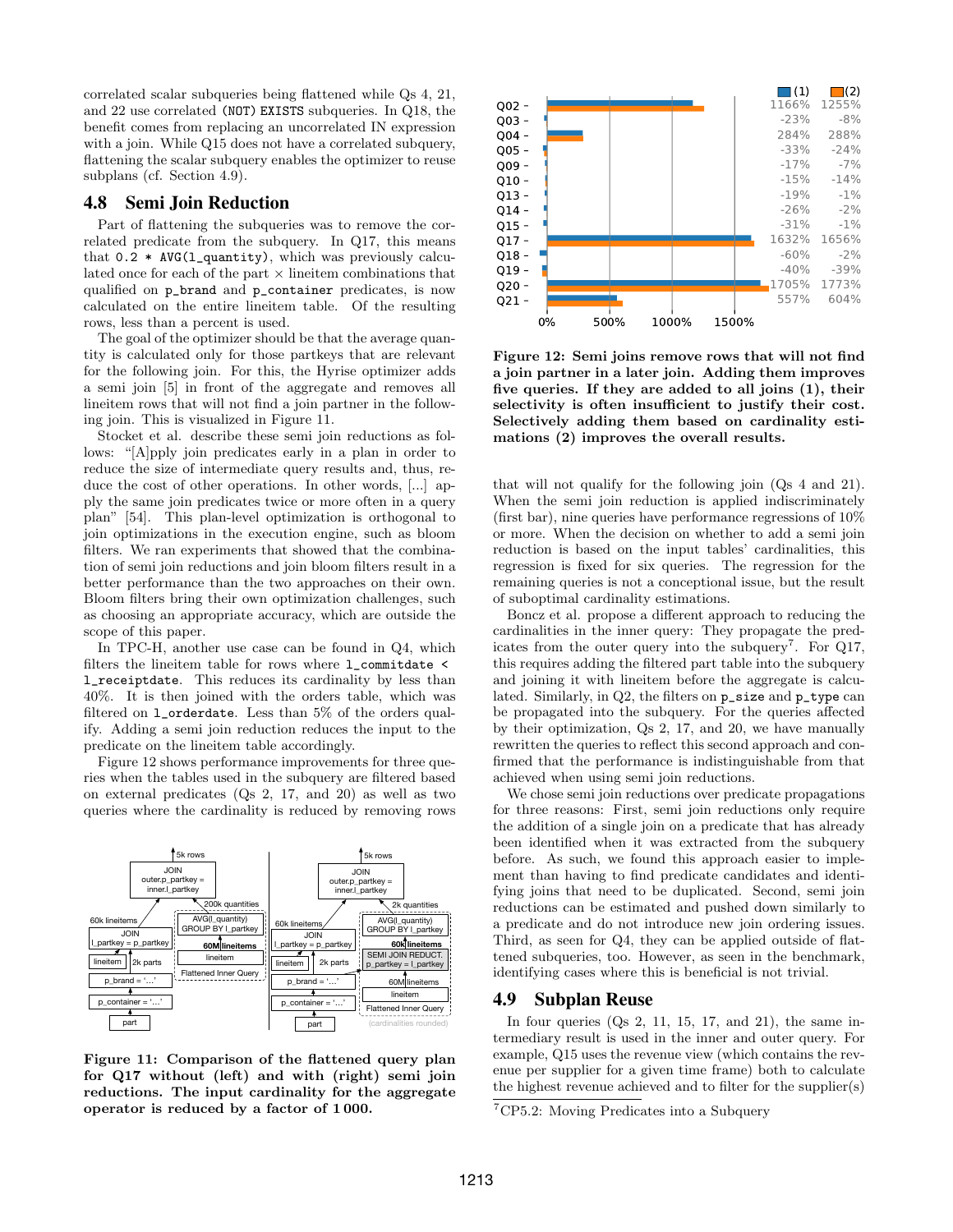that achieved this revenue. As the view is dropped after each execution, it has to be recalculated independently of how the DBMS implements views. This calculation makes for more than 80% of Q15s execution cost. Q21 has two almost identical subqueries on lineitem, which, when flattened, can share their self join with the outer instance of lineitem. Duplicate subplans also occur outside of an outer/inner join relationship. In Q7, two instances of the nation table are filtered by the same predicates (cf. Section [4.4\)](#page-4-2).

TPC-H makes it relatively easy to identify such reuse opportunities. In the mentioned cases, the subqueries are identical and comparing their LQP subtrees recursively is sufficient. This could already be made more difficult if the syntactical order of columns in predicates was different in the outer and inner queries (e.g., p\_partkey = ps\_partkey vs. ps\_partkey = p\_partkey). Furthermore, if one of the subtrees had an additional predicate, the plans would not be logically equal anymore. In that case, the optimizer would have to decide whether pulling that predicate out of the common subplan (and thereby undoing the predicate pushdown) is justified by the opportunity to reuse the subplan. If the additional predicate had caused a different join order, the optimizer would also have had to prove the equivalence of the two join graphs.

The subplan reuse detection in Hyrise does not detect all reuse opportunities. The reason for that is a Hyrisespecific rule, the column pruning rule. It detects columns that are unused in the query plan and removes them early on. For the projection, this means that fewer columns have to be materialized. However, in Q21, one subquery requires l\_receiptdate and l\_commitdate, while the other does not. Enabling subplan reuse for these cases is ongoing work.

For this reason, we present two experiments in Figure [13:](#page-8-1) First, we show the improvement of subplan reuse as it is currently implemented in Hyrise. Second, we disable the column pruning rule, thus enabling more common subplans to be detected. The performance regressions seen here are caused by the unnecessary projections being introduced as the result of the disabled column pruning and are not indicative of the performance of this optimization.

Boncz et al. also report optimization opportunities for  $Q20<sup>8</sup>$  $Q20<sup>8</sup>$  $Q20<sup>8</sup>$ . We believe that this is due to the predicates duplicated into the inner join. This does not occur in Hyrise, as it uses a semi join reduction instead (cf. Section [4.8\)](#page-7-4).

For HyPer, it is reported that "decorrelation [cf. Section [4.7\]](#page-6-0), selective join push-down [cf. Section [4.4\]](#page-4-2), and

<span id="page-8-2"></span><sup>8</sup>CP5.3: Overlap between Outer- and subquery



<span id="page-8-1"></span>Figure 13: When joins or predicates occur multiple times in the logical query plan, they should only be translated to a single physical operator and should share its results. In Hyrise, the column pruning rule hinders the detection in Qs 17 and 21. We show the performance of subplan reuse with (1) and without (2) enabled column pruning.

re-use together result in a speedup of a factor 500" [\[11\]](#page-12-0). For Hyrise, we measured a comparable factor of 520.

#### 4.10 Result Reuse

Instead of reusing the result of subplans within a TPC-H query's execution plan, a DBMS could also cache entire results. Some queries have a very limited parameterization space. Q18, for example, chooses its l\_quantity parameter from the integers from the range between 312 and 315. As such, it would be sufficient to run the query four times and store the small results in a 7 KB cache. On the other side of the spectrum, Q16 has  $1.6 \times 10^{16}$  variations and a result size of 28 232 B, requiring almost 400 EB for a fully populated cache. In Table [2,](#page-8-3) we show the required size and the estimated benefit of such a result cache.

While result caching is a technique employed by various DBMSs in production, we have not seen it playing any role in the dissemination of TPC-H results in the research world. As such, we present the theoretical benefits of such a result cache only for the sake of completeness.

<span id="page-8-3"></span>Table 2: Analysis of TPC-H queries  $(SF=1)$  with regards to their number of parameters, the number of parameter variations, the size of the validation result, the size of a fully filled cache, the execution duration, and the relative benefit (calculated as execution duration in  $\mu$ s divided by the size of a fully filled cache).

|                | ∕                 |          |                    |                              |         |
|----------------|-------------------|----------|--------------------|------------------------------|---------|
| Params         | Variations        | Result   | Full Cache         | Execution                    | Benefit |
| 1              | 61                | 2871 B   | 171 KB             | $1,654$ s                    | 9,44    |
| 3              | 1250              | 2207 B   | 2.6 MB             | $0.113$ s                    | 0,04    |
| $\overline{2}$ | 155               | 1836 B   | 277.9 KB           | 0.165 s                      | 0,58    |
| 1              | 58                | 1142 B   | 64.7 KB            | 0.357 s                      | 5,39    |
| $\overline{2}$ | 25                | 1130 B   | 27.6 KB            | 0,234 s                      | 8,28    |
| 3              | 80                | 716 B    | 55.9 KB            | 0.010 s                      | 0,17    |
| $\overline{2}$ | 600               | 1693 B   | 992 KB             | $0,642$ s                    | 0,63    |
| $\overline{2}$ | 3750              | 977 B    | 3.5 MB             | 0.193 s                      | 0,05    |
| 1              | 92                | 15622 B  | $1.4\;\mathrm{MB}$ | $0.641$ s                    | 0,45    |
| 1              | 24                | 7697 B   | 180,4 KB           | $0.328$ s                    | 1,78    |
| 1              | 25                | 9532 B   | 232.7 KB           | 0.040 s                      | 0.17    |
| 3              | 210               | 1185 B   | 243 KB             | 0.116 s                      | 0.47    |
| 1              | 16                | 1795 B   | 28 KB              | $0.444$ s                    | 15,45   |
| 1              | 60                | 721 B    | 42,2 KB            | $0.022$ s                    | 0,50    |
| 1              | 58                | 1561 B   |                    | 0.014 s                      | 0,15    |
| 1              | 1.6E16            | 4.5E20 B | 397.6 EB           | 0.140 s                      | 0,00    |
| $\overline{2}$ | 1000              | 718 B    | 701,2 KB           | 0.715 s                      | 1,00    |
|                | $\overline{4}$    |          |                    | 1,279 s                      | 179,22  |
| 6              | 15625000          |          | 10.4 GB            | $0.117$ s                    | 0,00    |
| 3              | 11500             | 972 B    | 10.7 MB            | 0.368 s                      | 0,03    |
| 1              | 25                | 921 B    | 22.5 KB            | $0,889$ s                    | 38,62   |
|                | 2.4E9             | 1472 B   |                    | 0.076 s                      | 0,00    |
|                | $\mathbf{1}$<br>7 |          | 1784 B<br>716 B    | 88,4 KB<br>7 KB<br>3321,3 GB |         |

# <span id="page-8-0"></span>5. LOGICAL OPERATOR CHOKE POINTS

The previous optimizations modified the structure of the query plan to be semantically identical but more efficient. By reducing cardinalities early, the amount of work for following operators was reduced. The following choke points differ from the previous group of optimizations in that the structure of the plan, and thus, the input and output cardinalities of all operators remain unchanged. Instead, the logical properties of a single plan node are changed. This means that the potential impact of the related choke point is limited to the cost of those operators. We discuss the removal of functionally dependent group-by columns as well as different execution strategies for IN predicates.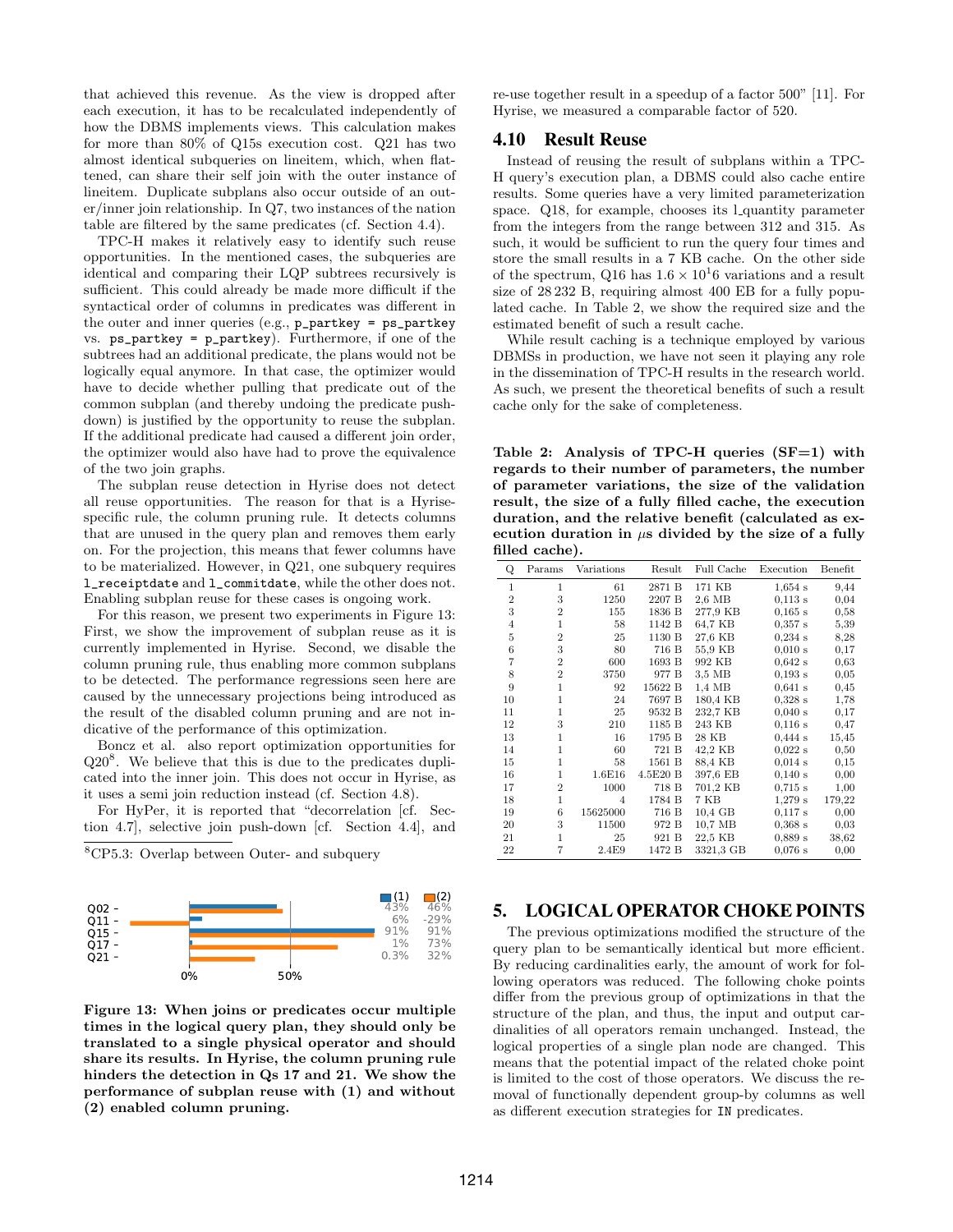# <span id="page-9-4"></span>5.1 Dependent Group-By Keys

TPC-H uses the SQL-92 standard. It requires output columns in an aggregated query to either be aggregate functions or part of the group-by definition [\[2,](#page-12-13) 7.9 (7)]. As such, Q10, which "identifies customers who might be having problems" and returns them by descending revenue, does not only group on the customer key, which would be sufficient to identify a customer. Six additional columns, including the customer's name and address, are also part of the group-by clause. Identifying these functional dependencies based on primary and foreign keys allows reducing the cost of grouping in both hash- and sort-based aggregate operators.

This applies to queries 3, 10, and 18. However, only Q10 shows a significant improvement of 24%. Q3 is dominated by a join between the almost unfiltered lineitem and orders table. In Q18, two aggregates are calculated: First, SUM (l\_quantity), grouped by l\_partkey is calculated on the unfiltered lineitem table. Only later, a second aggregate contains functionally dependent columns from lineitem and customer. For SF 10, this aggregate operates on less than 1 000 rows, depending on the random parameters.

SQL-99 changed the syntax rules for a query specification to allow not only group-by columns, but also additional columns that are functionally dependent on these [\[3,](#page-12-17) 7.11 (13)]. Given that database systems like Oracle 11g do not support this syntax and still require all non-aggregate columns to be included in the group-by list, this pattern is still in use and this optimization continues to be relevant.

This optimization can be extended to include cases where the primary key is not present. Queries 5, 7, 9, and 10 group on n\_name, Q21 groups on s\_name. Both columns are non-null and unique<sup>[9](#page-9-2)</sup>. Replacing GROUP BY s\_name with s\_suppkey would change the column type from 18 characters to a simple integer. However, as Figure [2](#page-2-1) shows, the relative importance of the aggregate is low in these queries. In Q10, the only query where it has a share of 20%, this optimization does not bring a noticeable performance benefit as the nation table holds only 25 records. While we see benefits of this in other workloads, this extension is presented as a negative result in the context of TPC-H.

#### <span id="page-9-1"></span>5.2 Large IN Clauses

TPC-H uses IN clauses with constant elements in Qs 12 (2 elements), 16 (8 elements), 19 (2 and 4 elements), and 22 (7 elements). In a DBMS that does not use just-in-time compilation, there are three ways to evaluate this type of IN expression. The first is to use an interpretative expression evaluator, which handles arbitrarily complex and nested expressions (e.g.,  $x \in \mathbb{N}$  (1, 2.1, 3 + a)). While this is the most flexible approach, it requires two nested loops, checking for each input value whether it is contained in the list of IN values. It also comes with the interpretative cost incurred by the flexibility of general-purpose expressions (e.g., virtual method calls). The second way is to split IN values into disjunctive predicates, which are evaluated independently. This enables optimizations which can only handle a single predicate, e.g., scans on dictionary-compressed columns. The results of the disjunction are later merged. Finally, in the third approach, a semi join hashes the list of

IN values and probes the input values. While this allows for an  $O(1)$  probing step, the overhead of the join may outweigh its benefits. Also, in case of the join, all IN expressions have to be of the same type.



<span id="page-9-3"></span>Figure 14: Cost of SELECT \* FROM lineitem WHERE l\_suppkey IN (...) on SF 1 (6M rows in lineitem) with a varying length of the IN list using different evaluation strategies. The shaded "Auto" line denotes the approach chosen by the Hyrise optimizer.

We have conducted an experiment to evaluate the three approaches using a predicate on the l\_suppkey column with up to 99 values. For up to three values, the disjunctive strategy outperforms the evaluative approach. At about 30 IN values, the join strategy becomes most advantageous as the initial costs have been amortized and the hash lookup becomes faster than the linear search (Figure [14\)](#page-9-3).

Looking at the TPC-H queries, this means that only Qs 12 and 19 benefit from being rewritten into disjunctions. For the latter, the join and aggregate operators outweigh the p\_type filter and the benefit is only 3.5%. The improvement in Q12 of 60% is due to the replacement of the interpretative expression evaluator with a more efficient scan operator for the scan of the lineitem table.

An interesting finding is that l\_shipmode in ('AIR', 'AIR REG') in  $Q19$  can be rewritten to  $1$ \_shipmode = 'AIR'. This is because the TPC-H specification defines seven different shipping modes [\[55,](#page-14-4) 4.2.2.13]. "AIR REG" is not among them, but "REG AIR" is. An optimizer with accurate statistics containing the values of the table may thus rewrite the predicate to skip "AIR REG". This improves the overall throughput of Q19 by another 12%. We have found no information on whether this optimization is made possible by intention or is an error in the specification.

# <span id="page-9-0"></span>6. LEARNINGS

This section summarizes the experiments from the previous sections, compares the relevance of the different choke points and provides insights gained during the implementation of the optimizations.

#### 6.1 Relevance of Choke Points

In Table [3,](#page-10-1) we give an overview of all choke points evaluated in this paper. For each query, the relative change in percent is reported. Also, we provide the geometric mean, which describes the relevance of the choke point for the entire TPC-H benchmark.

Addressing two choke points, namely Predicate Pushdown and Ordering (Section [4.2\)](#page-4-3) and the flattening of subqueries (Section [4.7\)](#page-6-0) improves the TPC-H performance by almost  $30\times$ . The combined benefit of the remaining optimizations is less than a factor of 3.

<span id="page-9-2"></span><sup>9</sup>While explicit unique indexes on these columns are prohibited as per paragraph 1.5.6 of the specification, implicit knowledge, for example from the cardinality of the columns' dictionaries, can be used.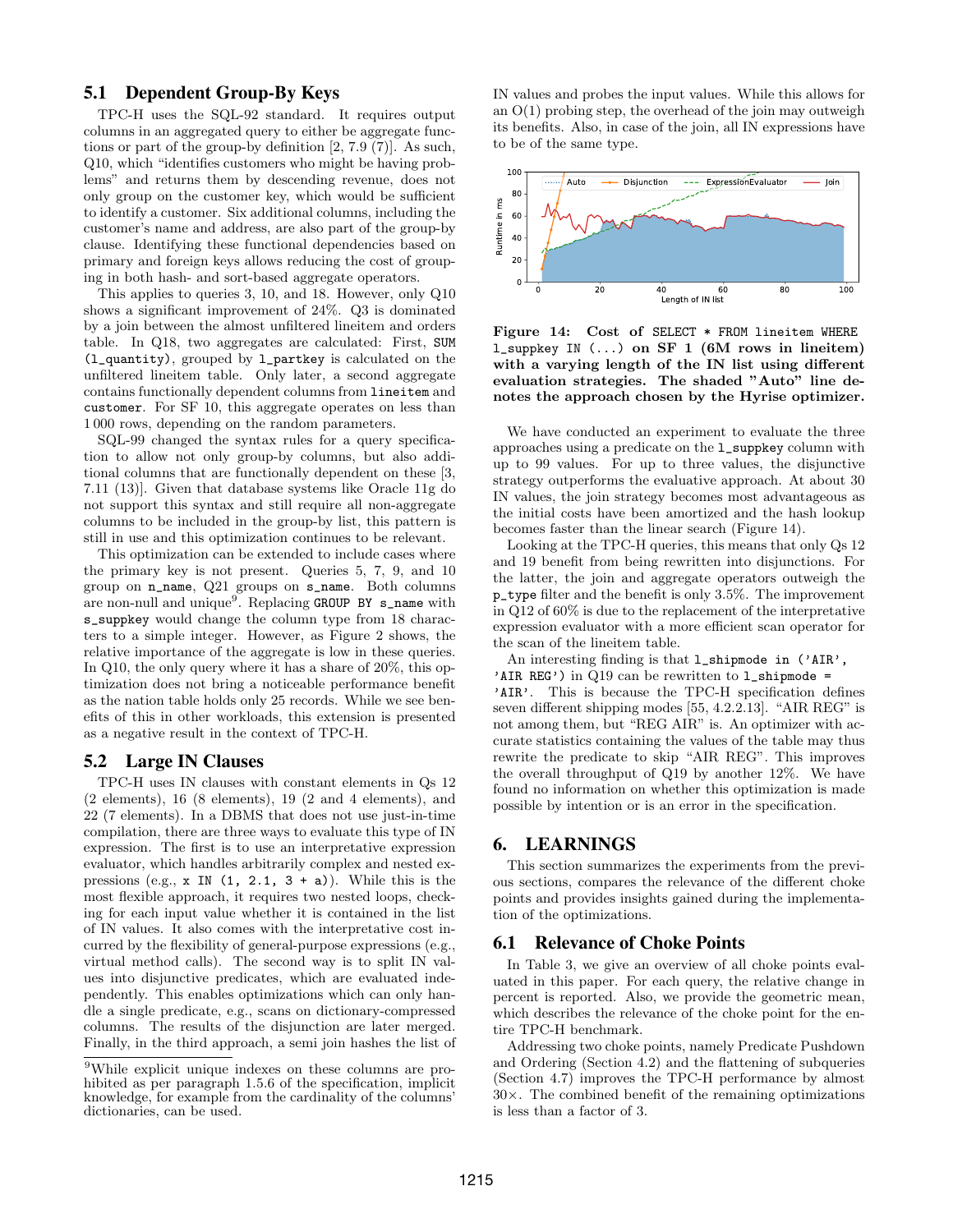<span id="page-10-1"></span>Table 3: Influence of choke points in percent. Cells for queries that are not affected by a choke point are left empty, queries where the relative change was less than  $10\%$  are marked with  $*$  for better readability. The last column references the respective choke point as described by Boncz et al.

| Section, Choke Point    | Q1 | Q2        | Q3     | Q <sub>4</sub> | $Q_{.}5$ | Q6           | O7     | Q8                                              | Q9 |        |       |           | Q10   Q11   Q12  Q13  Q14   Q15  Q16  Q17 |           |        |             |       | $ Q18 $ $ Q19 $ | Q20                                 | Q21    | Q22   |             | Mean Boncz |
|-------------------------|----|-----------|--------|----------------|----------|--------------|--------|-------------------------------------------------|----|--------|-------|-----------|-------------------------------------------|-----------|--------|-------------|-------|-----------------|-------------------------------------|--------|-------|-------------|------------|
| 4.1: Join Ordering      |    | $+76$     |        |                | $+45$    |              |        |                                                 |    |        | $+52$ |           |                                           |           |        |             |       |                 |                                     |        |       | $+7$ 2.3    |            |
| 4.2: Pred. Positioning  |    | $+361$    | $+999$ |                |          |              |        | $ +715 +170 +2427 +6542 +1025 +559 +223 +1893 $ |    |        |       |           | $+4297$                                   | $+21$ +79 |        | $+103$      |       | $+84+7368$      | $+576$                              | $-13$  | $+25$ | $+396 4.2d$ |            |
| 4.3: Between Comp.      |    |           |        |                |          |              |        |                                                 |    |        |       |           | $+13$                                     | $+66$     |        |             |       |                 |                                     |        |       | $+3$ -      |            |
| 4.4: Pred. Duplication  |    |           |        |                |          |              | $+673$ |                                                 |    |        |       |           |                                           |           |        |             |       | $+12$           |                                     |        |       |             | $+10$ 4.2b |
| 4.5: Phys. Locality     |    |           | $+52$  | $+13$          |          | $+15$ $+335$ | $+32$  | $+13$                                           |    | $\ast$ |       | $+26$     | $+90$                                     | $+124$    |        |             | $-56$ |                 | $+209$                              | $-20$  |       | $+21$ 3.2   |            |
| 4.6: Correl. Columns    |    |           |        |                |          |              |        |                                                 |    | $+13$  |       | $+10^{-}$ |                                           |           |        |             |       |                 |                                     |        |       | $+1$ 3.3    |            |
| 4.7: Flattening Subq.   |    | $+799134$ |        | $+446$         |          |              |        |                                                 |    |        |       |           |                                           | $+93$     |        | $+29815+13$ |       |                 | $+145000 + 18591 + 27907 + 51015.1$ |        |       |             |            |
| 4.8: Semi Join Red.     |    | $+1255$   |        | $+288$         | $-24$    |              | ×.     |                                                 |    | $-14$  |       | $\ast$    |                                           |           |        | $+1656$     |       | $-39$           | $+1773$                             | $+604$ |       | $+62$       |            |
| 4.9: Subplan Reuse      |    | $+46$     |        |                |          |              |        |                                                 |    |        |       |           |                                           | $+92$     |        | $+73$       |       |                 |                                     | $+32$  |       | $+9$ 5.3    |            |
| 5.1: Dependent group-by |    |           |        |                |          |              |        |                                                 |    | $+24$  |       |           |                                           |           |        |             |       |                 |                                     |        |       | $+1$ 1.4    |            |
| 5.2: Large IN Clauses   |    |           |        |                |          |              |        |                                                 |    |        |       | $+60$     |                                           |           | $\ast$ |             |       |                 |                                     |        |       |             | $+2$ 4.2c  |

For us, the most surprising finding is the low relevance of the join ordering algorithm, which only makes for a noticeable difference in three queries. The other surprising discovery is how uneven the optimization potential is distributed across the TPC-H queries. In six queries (Qs 2, 4, 17, 20, 21, and 22), flattening subqueries brought an improvement of two orders of magnitude or more. This plan transformation can thus be considered to be the single most important optimization for TPC-H.

On the other hand, there are four queries in which even the most significant improvement did not double the performance, namely Qs 1, 13, 16, and 18. For these queries, performance differences between multiple systems are more likely to be caused by their runtime performance.

## 6.2 Implementation

When developing optimizations for TPC-H, developers have to be aware that SQL features introducing edge cases are largely missing from TPC-H. With the exception of Q13, no NULL values and no outer joins occur in TPC-H. Also, all joins are equi-joins, tempting developers to implement plan transformations that stop being correct when non-inner or non-equi joins are added later on. Projects such as sqllogictest from  $\text{SQLite}^{10}$  $\text{SQLite}^{10}$  $\text{SQLite}^{10}$  and  $\text{SQLsmith}^{11}$  $\text{SQLsmith}^{11}$  $\text{SQLsmith}^{11}$  provide comprehensive test suites. The gold standard would be to integrate automatic validation of query plan transformations [\[13,](#page-12-18) [14\]](#page-12-19).

Even when optimizations are correct and beneficial for TPC-H, this does not necessarily mean that they are beneficial for other benchmarks or real-world applications. Especially because of the homogeneous data distribution in SQL, developers should include additional benchmarks, such as TPC-DS, JCC-H [\[8\]](#page-12-20), the Join Order Benchmark [\[29\]](#page-13-17), or a skewed version of the star schema benchmark [\[48\]](#page-13-18) and ensure that the optimizer can deal with such skewed data. On the other hand, sophisticated optimizations come with their own fixed costs that have to be amortized. Due to the analytical nature of TPC-H, the internal cost of the optimizer rarely plays a significant role. Developers that optimize not exclusively for analytical workloads should also run transactional workloads (e.g., TPC-C or -E) with short-running queries to ensure that the cost of plan optimization does not dominate that of the execution.

To enable an iterative development process, we found it vital to minimize the time and number of steps needed for a single benchmark iteration, thus increasing the developers' efficiency. This includes reducing the compile time and being able to easily execute TPC-H in different configurations (varying scale factors, number of threads, number of streams, isolated or mixed query execution, ...). Besides our hyriseBenchmarkTPCH binary, we found DuckDB's benchmark suite to be a good example of this. Ideally, this would not be the responsibility of the DBMS developers but would be provided by the benchmark itself [\[34\]](#page-13-19).

Finally, developers should be aware of external influence factors to their benchmarks that may influence their benchmarks. Some factors, such as CPU frequency scaling or background processes on the system, are well known. Often these are alleviated through repeated executions of the same benchmark. However, there are additional influences that are persistent across multiple executions of the same benchmark. A code modification in one place may change the size of the binary, moving parts of a hot loop over page boundaries and thus affecting the performance in seemingly unrelated places. Even worse, iterative rebuilds of the same code may show different performance characteristics than a fresh build. This can be caused by varying linking orders, which again affect the locality and cache-friendliness of hot code [\[33\]](#page-13-20). In extreme cases, where the hot loop of our SIMD scan was affected, this reduced the performance by up to 10%. Existing mitigation approaches [\[12,](#page-12-21) [16\]](#page-12-22) are outdated or difficult to integrate into a DBMS benchmark setup. We implore compiler researchers to further look into mitigations for these variations. In the absence of this, continuous benchmarking helps in distinguishing outliers from actual performance regressions. Again, DuckDB serves as a  $\text{good example}^{12}$  $\text{good example}^{12}$  $\text{good example}^{12}$ .

# <span id="page-10-0"></span>7. RELATED WORK

To our knowledge, this is the first paper to systematically compare the impact of the different plan-level choke points. However, individual choke points have been studied before:

Join Ordering (Section [4.1\)](#page-3-5) was discussed by Neumann and Radke [\[40\]](#page-13-21), who compare 14 different join ordering algorithms for their optimization cost. They found that "TPC-H is no challenge for join ordering algorithms". This confirms our finding that the join ordering choke point is of relatively low significance for TPC-H.

Hellerstein and Stonebraker first identified that in addition to predicate pushdown, the order of the predicates (Section [4.2\)](#page-4-3) is becoming increasingly important [\[53\]](#page-13-22). Their ar-

<span id="page-10-2"></span> $^{10}$ [https://www.sqlite.org/sqllogictest/doc/trunk/](https://www.sqlite.org/sqllogictest/doc/trunk/about.wiki) [about.wiki](https://www.sqlite.org/sqllogictest/doc/trunk/about.wiki)

<span id="page-10-3"></span> $^{11}$ <https://github.com/anse1/sqlsmith>

<span id="page-10-4"></span> $^{12}$ [https://www.duckdb.org/benchmarks/individual\\_](https://www.duckdb.org/benchmarks/individual_results/Q02) [results/Q02](https://www.duckdb.org/benchmarks/individual_results/Q02)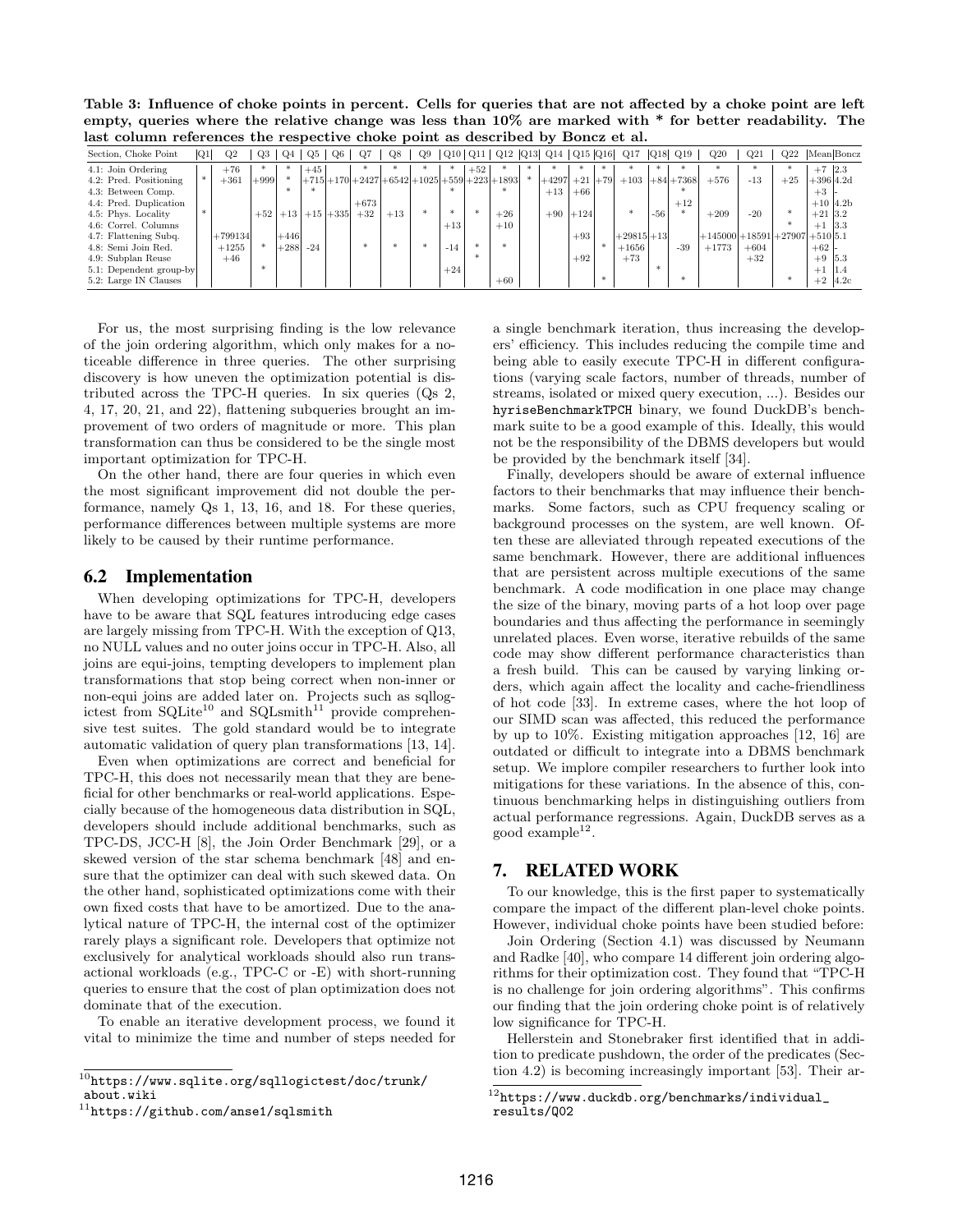gument was that some predicates containing user-defined functions are more expensive to execute than others, for example, because they perform more complicated calculations. In the world of columnar in-memory databases, these differences in the performance of predicate evaluation are also caused by the CPU's caches, the cost of writing positional result lists, and even the efficiency of branch prediction [\[49\]](#page-13-11).

Physical locality, partition pruning, and column correlations (Section [4.5f](#page-5-0)) are also discussed by Nica et al. [\[41\]](#page-13-14). They used the same clustering for the lineitem and orders tables in order to simulate enterprise databases where data is aged into cold storage. While they find similar pruning ratios for TPC-H data, they found that the latency of accessing the cold storage was the bottleneck in the parallel execution, making it difficult for their implementation to benefit from partition pruning.

On the side of the execution engine, which is not covered in this paper, it is more difficult to comprehensively analyze all choke points and their potential optimizations. This is not only because of the variety of different implementations for a single choke point, but also because they are more tightly coupled. For example, the arithmetic operator performance (CP4.1a [\[11\]](#page-12-0)) and the interpreter overhead (CP4.1d) interact. The first can be addressed by using vectorized execution, the latter by using JIT. These approaches are hard to unite. Kersten et al. built a test system to allow for an isolated comparison of both [\[27\]](#page-13-23). Across five TPC-H queries (Qs 1, 3, 6, 9, and 18), they did not identify one approach as clearly superior.

Looking at the area of benchmarking, database benchmarks nowadays serve two purposes that are hard to reconcile. On the one hand, they are supposed to allow for a comprehensive comparison of database systems from different vendors. For this, they need to cover as many use cases as possible and make it difficult for implementors to implement unfair shortcuts. On the other hand, researchers use database benchmarks to compare new concepts either to their own implementation or to third-party systems. Here, benchmarks should be easy to implement and reproduce.

An example of the first approach is TPC-DS, which was designed to be more complicated than TPC-H in almost all dimensions [\[35,](#page-13-0) [44\]](#page-13-24). An analysis that focuses on the physical system resources stressed by TPC-DS was done by Poess et al. [\[45\]](#page-13-25). They compare the utilization of the CPU, the memory, and the network across four unnamed database systems, finding that TPC-DS covers a wide spectrum of resource requirements. While this complexity makes the benchmark more reflective of the variety of queries seen in the real world, it also makes it significantly harder to implement. Only a few publications use the entire TPC-DS benchmark. Others cite either missing support for SQL features or subpar results caused by incomplete optimizations as reasons for lacking queries. Floratou et al. called these selective executions of the benchmark "unscientific comparisons in the name of marketing" [\[21\]](#page-12-23).

The TPC found that "TPC benchmarks have become extremely complicated to develop and run" [\[34\]](#page-13-19). As a reaction, the TPC Express series of benchmarks has been introduced. TPCx-HS [\[36\]](#page-13-26) is designed to be easier to execute, but, as of now, has not reached the popularity in the research community that TPC-H and TPC-DS have (cf. Figure [1\)](#page-0-0).

The CH-benCHmark [\[15\]](#page-12-24) combines the transactional and analytical challenges of TPC-C and TPC-H. Others have worked on reducing the complexity of TPC-H. Shao et al. developed DBmbench, a benchmark suite that contains the scaled-down benchmarks  $\mu$ TPC-C and  $\mu$ TPC-H [\[52\]](#page-13-27). Besides the complexity of setting up a correct TPC benchmark, they have found the "complex sequences of database operations that may be reordered by the database system depending [sic] the nature of the sequence, the database system configuration and the dataset size" to be an issue that causes substantial variances to the benchmark behavior. Their benchmarks contain only three simplified queries that are claimed to accurately reflect the microarchitectural challenges of TPC-C and TPC-H. This effectively removes most of the plan-based choke points in TPC-H, allowing for a more direct comparison of two execution engines.

A first comparison of the TPC-H choke points to realworld data sets has been done by Vogelsgesang et al. [\[56\]](#page-14-0). Some choke points, such as the correlations between columns (cf. Section [4.6\)](#page-5-4) were found to be specific to TPC-H. They highlight the relevance of larger IN clauses (cf. Section [5.2\)](#page-9-1) and two other execution-side choke points.

With this paper, we are the first to isolate multiple logical choke points and quantify their impact within a uniform experimental setup.

# 8. CONCLUSION

We have evaluated eleven TPC-H choke points using the columnar in-memory DBMS Hyrise. Of these, predicate placement, which, on average, increases the query performance by  $4\times$ , and subquery flattening  $(5.1\times)$  were found to be the most relevant. Not all queries benefit equally from the presented optimizations. Qs 2, 17, and 21 are virtually not executable without optimizations; Qs 1, 13, and 18 hardly benefit from plan-level optimizations at all.

Knowing the choke points' relevance helps in understanding the characteristics of the benchmark and in comparing it to real-world workloads. For new systems without a fullfeatured optimizer, it supports the prioritization of the development efforts. When comparing database systems with differing levels of optimization, it helps in understanding which queries might be affected by the differences.

The evaluation focused on logical optimizations that transform the query plan to reduce cardinalities early. For these optimizations, we expect other database systems to produce comparable results. For reproducibility, we have provided the source code modifications for the individual benchmarks.

Future work should include an analysis of choke points in variations of TPC-H as well as in more complex benchmarks, such as TPC-DS. Similarly, industry could contribute by providing choke point analyses of their applications. While choke points in the execution engine are not applicable across database systems to the same degree as logical optimizations, future analyses of their impact in different systems, including row- or disk-based systems, and their interplay with different scale factors and multi-threading approaches would give developers a more solid data basis when deciding between different approaches.

# Acknowledgements

We thank the TU Munich database group for providing us with early access to Umbra.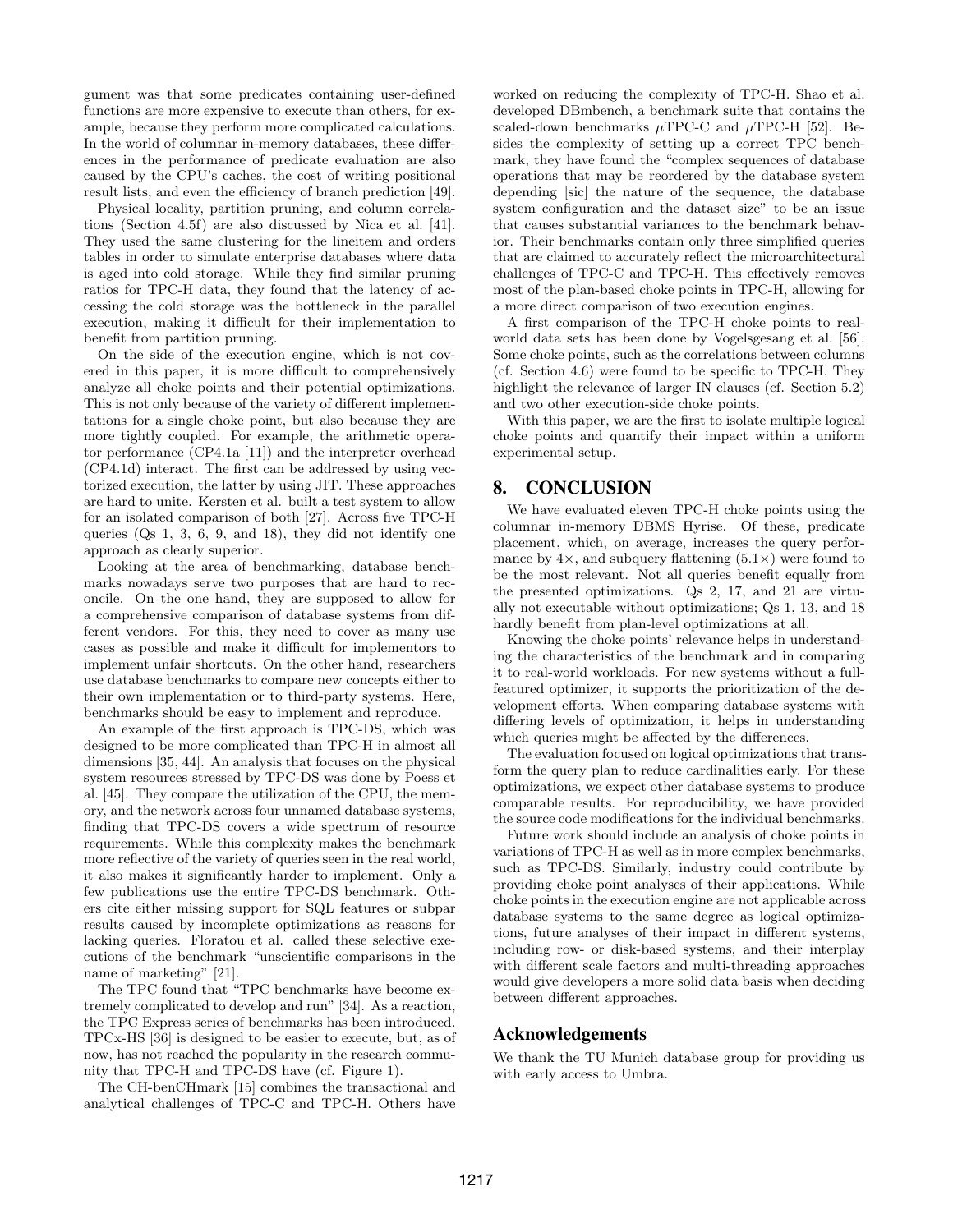# References

- <span id="page-12-5"></span>[1] D. J. Abadi, D. S. Myers, D. J. DeWitt, and S. Madden. Materialization strategies in a column-oriented DBMS. In Proceedings of the 23rd International Conference on Data Engineering, ICDE, pages 466–475, 2007.
- <span id="page-12-13"></span>[2] American National Standards Institute. American National Standard for Information Systems, Database Language — SQL: ANSI X3.135-1992. 1992.
- <span id="page-12-17"></span>[3] American National Standards Institute. American National Standard for Information Systems, Database  $Language - SQL: ANSI X3.135-1999. 1999.$
- <span id="page-12-14"></span>[4] S. Bellamkonda, R. Ahmed, A. Witkowski, A. Amor, M. Zaït, and C. C. Lin. Enhanced subquery optimizations in Oracle. PVLDB, 2(2):1366–1377, 2009.
- <span id="page-12-16"></span>[5] P. A. Bernstein and D. W. Chiu. Using semi-joins to solve relational queries. Journal of the ACM, 28(1):25– 40, 1981.
- <span id="page-12-2"></span>[6] M. Boissier and M. Jendruk. Workload-driven and robust selection of compression schemes for column stores. In Proceedings of the 22nd International Conference on Extending Database Technology, EDBT, pages 674–677, 2019.
- <span id="page-12-4"></span>[7] M. Boissier, C. A. Meyer, T. Djürken, J. Lindemann, K. Mao, P. Reinhardt, T. Specht, T. Zimmermann, and M. Uflacker. Analyzing data relevance and access patterns of live production database systems. In Proceedings of the 25th ACM International Conference on Information and Knowledge Management, CIKM, pages 2473–2475, 2016.
- <span id="page-12-20"></span>[8] P. A. Boncz, A. Anatiotis, and S. Kläbe. JCC-H: adding join crossing correlations with skew to TPC-H. In Performance Evaluation and Benchmarking for the Analytics Era - 9th TPC Technology Conference. Revised Selected Papers, TPCTC, pages 103– 119, 2017.
- <span id="page-12-7"></span>[9] P. A. Boncz, M. L. Kersten, and S. Manegold. Breaking the memory wall in MonetDB. Communications of the ACM, 51(12):77–85, 2008.
- <span id="page-12-6"></span>[10] P. A. Boncz, S. Manegold, and M. L. Kersten. Database architecture optimized for the new bottleneck: memory access. In Proceedings of the 25th International Conference on Very Large Data Bases, VLDB, pages 54– 65, 1999.
- <span id="page-12-0"></span>[11] P. Boncz, T. Neumann, and O. Erling. TPC-H analyzed: hidden messages and lessons learned from an influential benchmark. In Performance Characterization and Benchmarking - 5th TPC Technology Conference. Revised Selected Papers, TPCTC, pages 61–76, 2014.
- <span id="page-12-21"></span>[12] J. Chen and J. Revels. Robust benchmarking in noisy environments. CoRR, abs/1608.04295, 2016. arXiv: [1608.04295](https://arxiv.org/abs/1608.04295).
- <span id="page-12-18"></span>[13] S. Chu, C. Wang, K. Weitz, and A. Cheung. Cosette: an automated prover for SQL. In 8th Biennial Conference on Innovative Data Systems Research, Online Proceedings, CIDR, 2017.
- <span id="page-12-19"></span>[14] S. Chu, K. Weitz, A. Cheung, and D. Suciu. HoTTSQL: Proving Query Rewrites with Univalent SQL Semantics. In Proceedings of the 38th ACM SIGPLAN Conference on Programming Language Design and Implementation, PLDI, pages 510–524, 2017.
- <span id="page-12-24"></span>[15] R. L. Cole, F. Funke, L. Giakoumakis, W. Guy, A. Kemper, S. Krompass, H. A. Kuno, R. O. Nambiar, T. Neumann, M. Poess, K. Sattler, M. Seibold, E. Simon, and F. Waas. The mixed workload CH-benCHmark. In Proceedings of the Fourth International Workshop on Testing Database Systems, DBTest, 2011.
- <span id="page-12-22"></span>[16] C. Curtsinger and E. D. Berger. STABILIZER: Statistically Sound Performance Evaluation. In Architectural Support for Programming Languages and Operating Systems, ASPLOS, pages 219–228, 2013.
- <span id="page-12-1"></span>[17] M. Dreseler, J. Kossmann, M. Boissier, S. Klauck, M. Uflacker, and H. Plattner. Hyrise re-engineered: an extensible database system for research in relational in-memory data management. In Proceedings of the 22nd International Conference on Extending Database Technology, EDBT, pages 313–324, 2019.
- <span id="page-12-12"></span>[18] M. Dreseler, J. Kossmann, J. Frohnhofen, M. Uflacker, and H. Plattner. Fused table scans: combining AVX-512 and JIT to double the performance of multipredicate scans. In 34th IEEE International Conference on Data Engineering Workshops, ICDE Workshops, pages 102–109, 2018.
- <span id="page-12-9"></span>[19] G. M. Essertel, R. Y. Tahboub, J. M. Decker, K. J. Brown, K. Olukotun, and T. Rompf. Flare: optimizing Apache Spark with native compilation for scale-up architectures and medium-size data. In 13th USENIX Symposium on Operating Systems Design and Implementation, OSDI, pages 799–815, 2018.
- <span id="page-12-11"></span>[20] L. Fegaras. A new heuristic for optimizing large queries. In Proceedings of the 9th International Conference on Database and Expert Systems Applications, DEXA, pages 726–735, 1998.
- <span id="page-12-23"></span>[21] A. Floratou, F. Özcan, and B. Schiefer. Benchmarking SQL-on-Hadoop systems: TPC or not TPC? In Big Data Benchmarking - 5th International Workshop. Revised Selected Papers, WBDB, pages 63–72, 2014.
- <span id="page-12-3"></span>[22] S. Halfpap and R. Schlosser. Workload-driven fragment allocation for partially replicated databases using linear programming. In Proceedings of the 35th International Conference on Data Engineering, ICDE, pages 1746–1749, 2019.
- <span id="page-12-15"></span>[23] D. Inkster, M. Zukowski, and P. A. Boncz. Integration of VectorWise with Ingres. SIGMOD Record, 40(3):45– 53, 2011.
- <span id="page-12-10"></span>[24] R. Johnson, N. Hardavellas, I. Pandis, N. Mancheril, S. Harizopoulos, K. Sabirli, A. Ailamaki, and B. Falsafi. To share or not to share? In Proceedings of the 33rd International Conference on Very Large Data Bases, VLDB, pages 351–362, 2007.
- <span id="page-12-8"></span>[25] A. Kemper and T. Neumann. HyPer: A hybrid OLTP & OLAP main memory database system based on virtual memory snapshots. In Proceedings of the 27th International Conference on Data Engineering, ICDE, pages 195–206, 2011.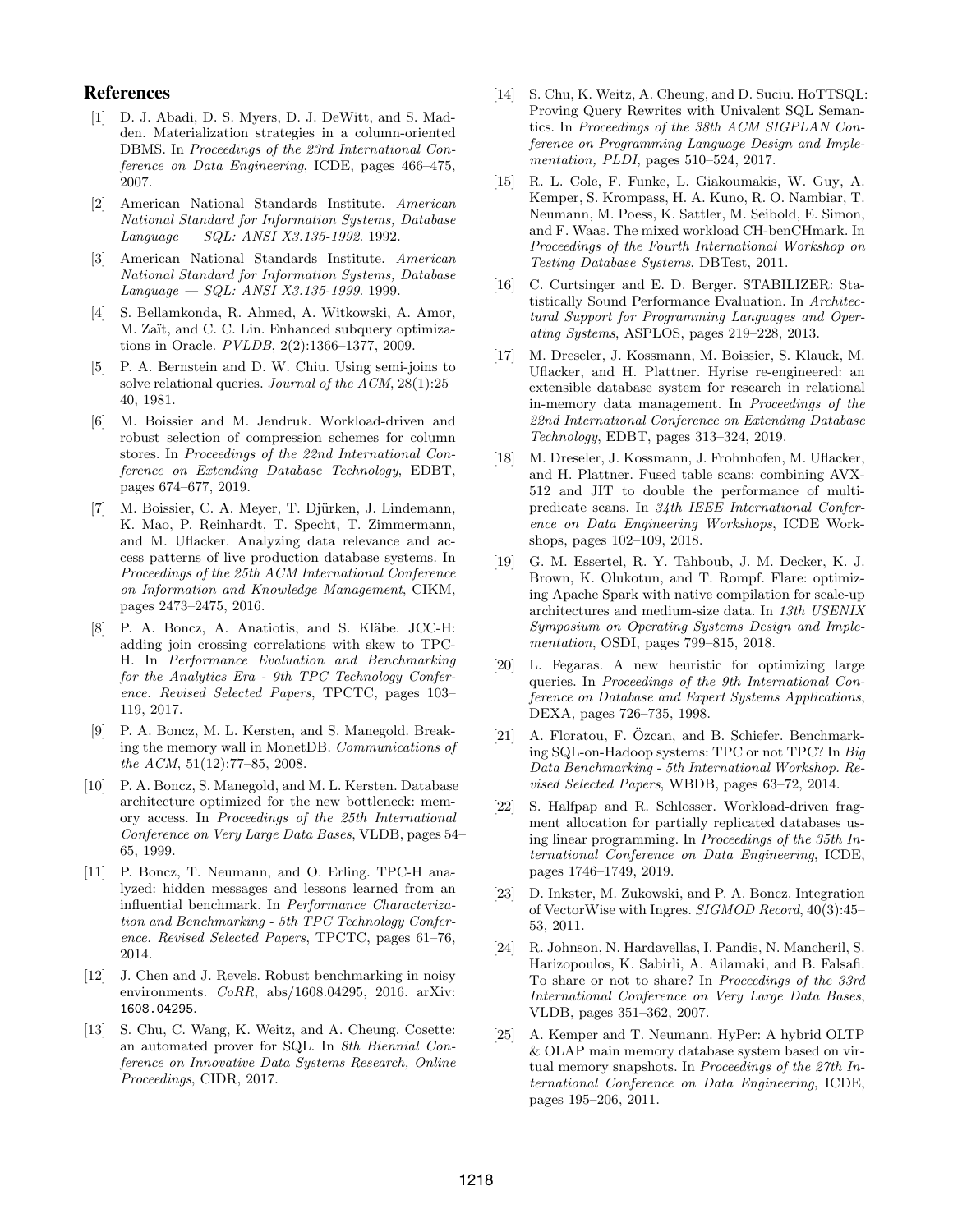- <span id="page-13-12"></span>[26] T. R. Kepe, E. C. de Almeida, and M. A. Z. Alves. Database processing-in-memory: an experimental study. PVLDB, 13(3):334–347, 2019.
- <span id="page-13-23"></span>[27] T. Kersten, V. Leis, A. Kemper, T. Neumann, A. Pavlo, and P. A. Boncz. Everything you always wanted to know about compiled and vectorized queries but were afraid to ask. PVLDB, 11(13):2209–2222, 2018.
- <span id="page-13-3"></span>[28] V. Leis, P. A. Boncz, A. Kemper, and T. Neumann. Morsel-Driven Parallelism: A NUMA-Aware Query Evaluation Framework for the Many-Core Age. In International Conference on Management of Data, SIGMOD, pages 743–754, 2014.
- <span id="page-13-17"></span>[29] V. Leis, A. Gubichev, A. Mirchev, P. A. Boncz, A. Kemper, and T. Neumann. How good are query optimizers, really?  $PVLDB$ , 9(3):204-215, 2015.
- <span id="page-13-13"></span>[30] Y. Li and J. M. Patel. WideTable: an accelerator for analytical data processing. PVLDB, 7(10):907–918, 2014.
- <span id="page-13-4"></span>[31] G. Moerkotte. Small materialized aggregates: A light weight index structure for data warehousing. In Proceedings of the 24rd International Conference on Very Large Data Bases, VLDB, pages 476–487, 1998.
- <span id="page-13-9"></span>[32] G. Moerkotte and T. Neumann. Analysis of two existing and one new dynamic programming algorithm for the generation of optimal bushy join trees without cross products. In Proceedings of the 32nd International Conference on Very Large Data Bases, VLDB, pages 930–941, 2006.
- <span id="page-13-20"></span>[33] T. Mytkowicz, A. Diwan, M. Hauswirth, and P. F. Sweeney. Producing Wrong Data Without Doing Anything Obviously Wrong! In Proceedings of the 14th International Conference on Architectural Support for Programming Languages and Operating Systems, AS-PLOS, pages 265–276, 2009.
- <span id="page-13-19"></span>[34] R. O. Nambiar and M. Poess. Keeping the TPC relevant! PVLDB, 6(11):1186–1187, 2013.
- <span id="page-13-0"></span>[35] R. O. Nambiar and M. Poess. The making of TPC-DS. In Proceedings of the 32nd International Conference on Very Large Data Bases, VLDB, pages 1049–1058, 2006.
- <span id="page-13-26"></span>[36] R. O. Nambiar, M. Poess, A. Dey, P. Cao, T. Magdon-Ismail, D. Q. Ren, and A. Bond. Introducing TPCx-HS: the first industry standard for benchmarking big data systems. In Performance Characterization and Benchmarking. Traditional to Big Data - 6th TPC Technology Conference. Revised Selected Papers, TPCTC, pages 1–12, 2014.
- <span id="page-13-10"></span>[37] T. Neumann. Engineering high-performance database engines. PVLDB, 7(13):1734–1741, 2014.
- <span id="page-13-7"></span>[38] T. Neumann and M. J. Freitag. Umbra: A disk-based system with in-memory performance. In 10th Conference on Innovative Data Systems Research, Online Proceedings, CIDR, 2020.
- <span id="page-13-16"></span>[39] T. Neumann and A. Kemper. Unnesting arbitrary queries. In Datenbanksysteme für Business, Technologie und Web", BTW, pages 383–402, 2015.
- <span id="page-13-21"></span>[40] T. Neumann and B. Radke. Adaptive optimization of very large join queries. In Proceedings of the 2018 International Conference on Management of Data, SIG-MOD, pages 677–692, 2018.
- <span id="page-13-14"></span>[41] A. Nica, R. Sherkat, M. Andrei, X. Chen, M. Heidel, C. Bensberg, and H. Gerwens. Statisticum: data statistics management in SAP HANA. PVLDB, 10(12):1658– 1669, 2017.
- <span id="page-13-8"></span>[42] K. Ono and G. M. Lohman. Measuring the complexity of join enumeration in query optimization. In Proceedings of the 16th International Conference on Very Large Data Bases, VLDB, pages 314–325, 1990.
- <span id="page-13-15"></span>[43] L. Orr, S. Kandula, and S. Chaudhuri. Pushing datainduced predicates through joins in big-data clusters. PVLDB, 13(3):252–265, 2019.
- <span id="page-13-24"></span>[44] M. Poess, R. O. Nambiar, and D. Walrath. Why you should run TPC-DS: A workload analysis. In Proceedings of the 33rd International Conference on Very Large Data Bases, VLDB, pages 1138–1149, 2007.
- <span id="page-13-25"></span>[45] M. Poess, T. Rabl, and H. Jacobsen. Analysis of TPC-DS: the first standard benchmark for SQL-based big data systems. In Proceedings of the 2017 Symposium on Cloud Computing, SOCC, pages 573–585, 2017.
- <span id="page-13-1"></span>[46] M. Raasveldt, P. Holanda, T. Gubner, and H. Mühleisen. Fair Benchmarking Considered Difficult: Common Pitfalls In Database Performance Testing. In 7th International Workshop on Testing Database Systems, DBTest, 2:1–2:6, 2018.
- <span id="page-13-6"></span>[47] M. Raasveldt and H. Mühleisen. DuckDB: an embeddable analytical database. In Proceedings of the 2019 International Conference on Management of Data, SIGMOD, pages 1981–1984, 2019.
- <span id="page-13-18"></span>[48] T. Rabl, M. Poess, H. Jacobsen, P. E. O'Neil, and E. J. O'Neil. Variations of the Star Schema Benchmark to Test the Effects of Data Skew on Query Performance. In ACM/SPEC International Conference on Performance Engineering, ACPE, pages 361–372, 2013.
- <span id="page-13-11"></span>[49] K. A. Ross. Conjunctive selection conditions in main memory. In Proceedings of the 21st ACM SIGACT-SIGMOD-SIGART Symposium on Principles of Database Systems, pages 109–120, 2002.
- <span id="page-13-2"></span>[50] R. Schlosser, J. Kossmann, and M. Boissier. Efficient scalable multi-attribute index selection using recursive strategies. In Proceedings of the 35th International Conference on Data Engineering, ICDE, pages 1238– 1249, 2019.
- <span id="page-13-5"></span>[51] D. Schwalb, M. Faust, J. Wust, M. Grund, and H. Plattner. Efficient transaction processing for Hyrise in mixed workload environments. In Proceedings of the 2nd International Workshop on In Memory Data Management and Analytics, IMDM, pages 16–29, 2014.
- <span id="page-13-27"></span>[52] M. Shao, A. Ailamaki, and B. Falsafi. DBmbench: fast and accurate database workload representation on modern microarchitecture. In Proceedings of the 2005 Conference of the Centre for Advanced Studies on Collaborative Research, pages 254–267, 2005.
- <span id="page-13-22"></span>[53] E. Simon. Predicate migration: optimizing queries with expensive predicates. ACM SIGMOD Digital Review, 2, 2000.